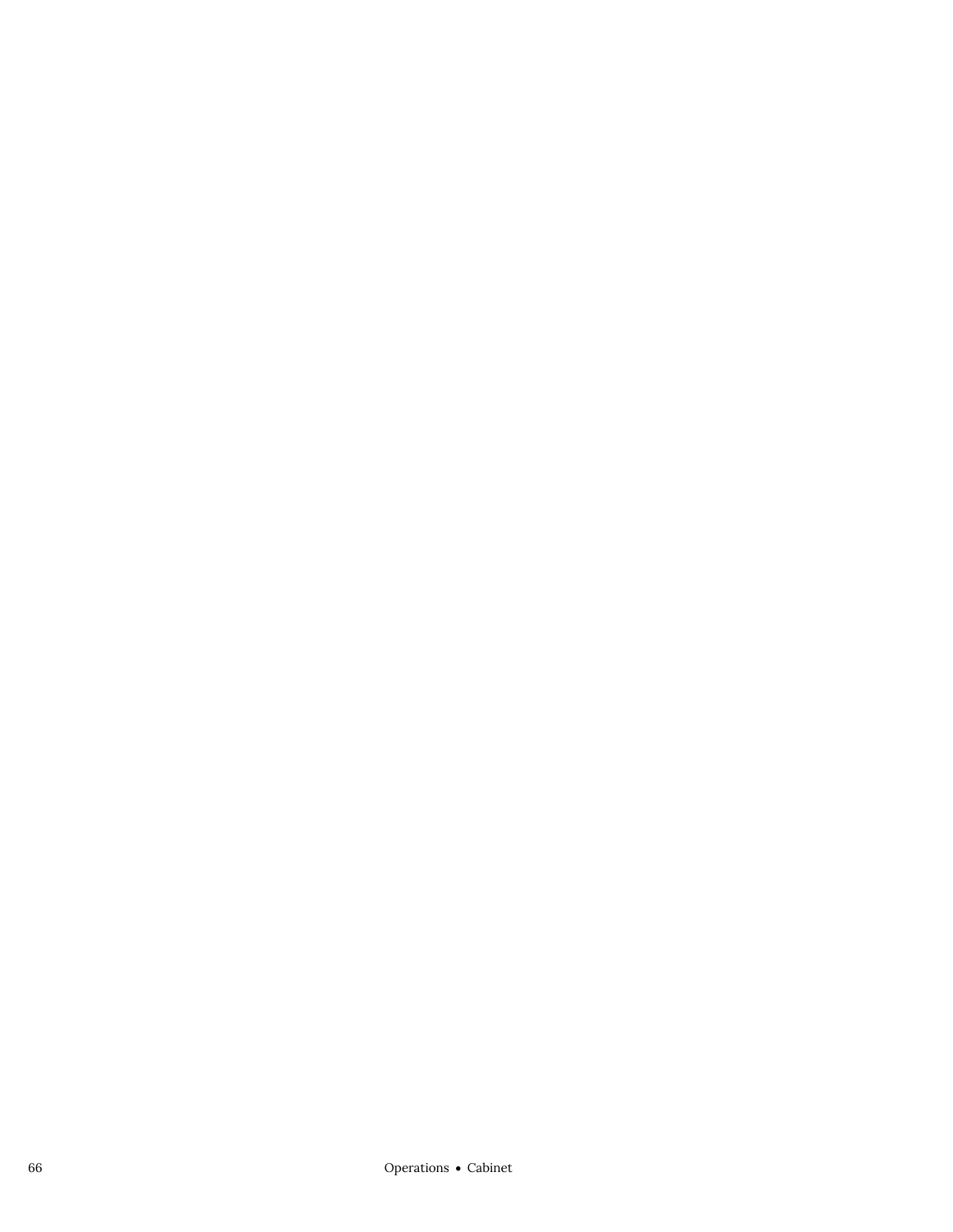## <span id="page-2-0"></span>Operations

### **Patrick Brophy,** *Chief of Operations*

### **Cabinet Mission**

The Operations Cabinet oversees all operational activities that intersect with the management of central facilities. The cabinet also includes Inspectional Services Department which is the regulatory agency for the city buildings and regulated food establishments and businesses.

| <b>Operating Budget</b>            |                                                                                                              | <b>Total Actual '17</b>               |                                       | Total Actual '18 Total Approp '19     | <b>Total Budget '20</b>               |
|------------------------------------|--------------------------------------------------------------------------------------------------------------|---------------------------------------|---------------------------------------|---------------------------------------|---------------------------------------|
|                                    | <b>Inspectional Services Department</b><br><b>Property Management</b><br><b>Public Facilities Department</b> | 18,555,251<br>20,555,049<br>5,294,852 | 18,566,591<br>17,927,979<br>5,449,174 | 19,473,183<br>17,800,318<br>6,772,671 | 18,940,152<br>18,795,900<br>7,169,689 |
|                                    | Total                                                                                                        | 44,405,152                            | 41,943,744                            | 44,046,172                            | 44,905,741                            |
|                                    |                                                                                                              |                                       |                                       |                                       |                                       |
| <b>Capital Budget Expenditures</b> |                                                                                                              | <b>Actual '17</b>                     | <b>Actual '18</b>                     | <b>Estimated '19</b>                  | Projected '20                         |
|                                    | <b>Inspectional Services Department</b><br>Property Management                                               | 45,098<br>3,538,265                   | $\theta$<br>6,847,224                 | 100,000<br>16,659,500                 | $\Omega$<br>26,369,542                |
|                                    | Total                                                                                                        | 3,583,363                             | 6,847,224                             | 16,759,500                            | 26,369,542                            |
|                                    |                                                                                                              |                                       |                                       |                                       |                                       |
| <b>External Funds Expenditures</b> |                                                                                                              | <b>Total Actual '17</b>               | <b>Total Actual '18</b>               | Total Approp '19 Total Budget '20     |                                       |
|                                    | <b>Inspectional Services Department</b>                                                                      | 401,067                               | 250,239                               | 336,338                               | 41,400                                |
|                                    | Total                                                                                                        | 401,067                               | 250,239                               | 336,338                               | 41,400                                |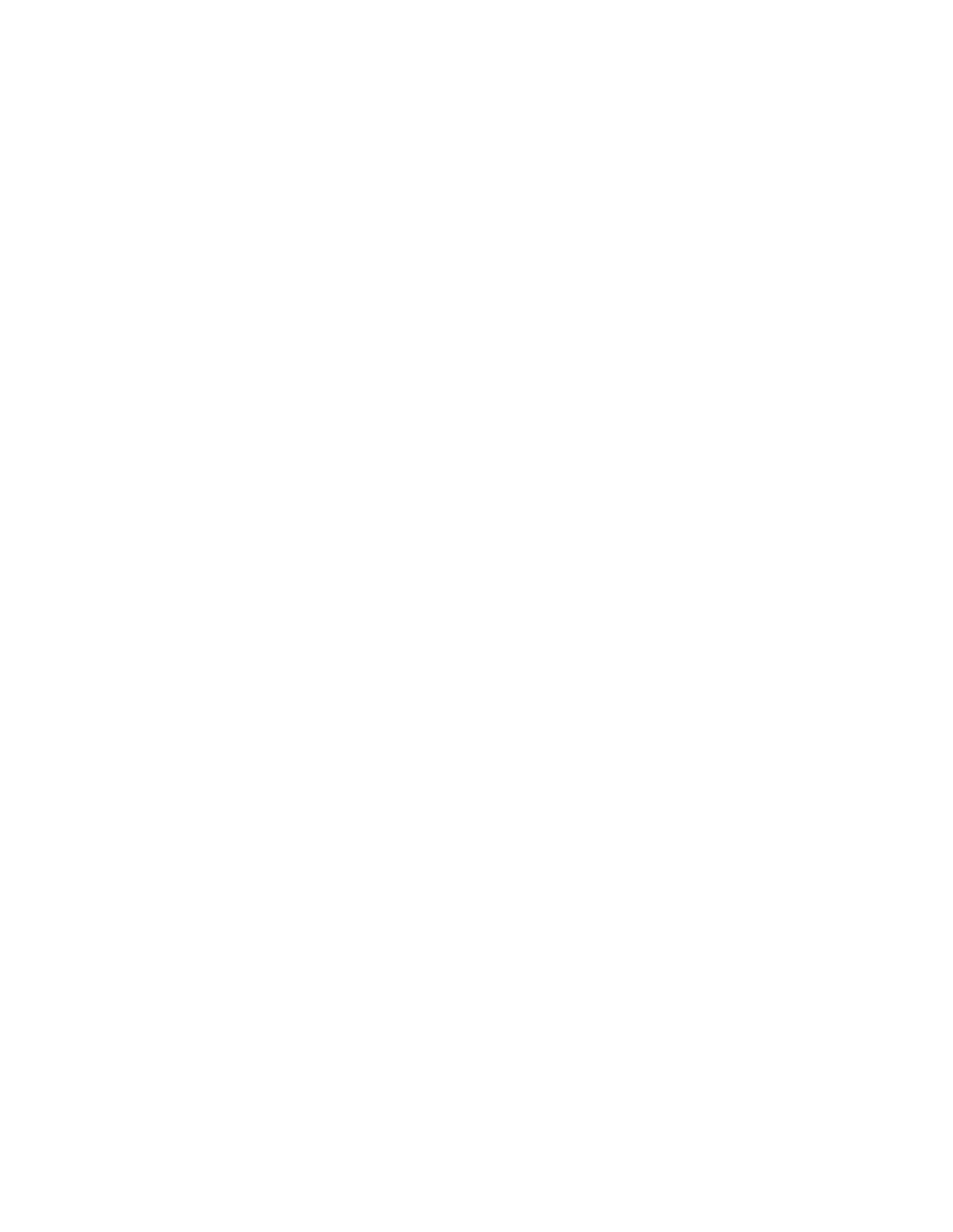# <span id="page-4-0"></span>Inspectional Services Department Operating Budget

#### **Dion Irish,** *Commissioner,* **Appropriation 260000**

#### **Department Mission**

Inspectional Services Dept

The mission of the Inspectional Services Department (ISD) is to serve the public by protecting the health, safety, and environmental stability of Boston's business and residential communities. To this end, ISD effectively administers and consistently enforces building, housing, and environmental regulations within the City of Boston. The department will continue to use its resources to protect and improve the quality of life in Boston's neighborhoods by providing public information, education, and enforcement.

#### **Selected Performance Goals**

#### **Administration & Finance**

- Ensure compliance w. City's foreclosed/vacant bldg ord.
- Manage the department's legal case load.
- To hear Zoning Board of Appeal cases in a timely manner.
- To improve responsiveness to constituent requests.

#### **Buildings & Structures**

 To ensure the safety of buildings by tracking their compliance with codes by means of scheduled inspections.

#### **Field Services**

- Prevent housing emergencies and violations.
- Reduce risk of foodborne illness or disease.
- Respond to cleanliness & environmental safety complaints.
- To ensure devices that vendors use to weigh and measure products are accurate.

| <b>Operating Budget</b>      | Program Name                        | <b>Total Actual '17</b> |                         | Total Actual '18 Total Approp '19 | <b>Total Budget '20</b> |
|------------------------------|-------------------------------------|-------------------------|-------------------------|-----------------------------------|-------------------------|
|                              | Commissioner's Office               | 1,031,777               | 1,162,439               | 1,193,278                         | 1,307,979               |
|                              | <b>Administration &amp; Finance</b> | 3,350,344               | 3,256,235               | 3,222,569                         | 3,225,936               |
|                              | <b>Buildings &amp; Structures</b>   | 6,083,262               | 6,210,530               | 7,107,498                         | 7,187,137               |
|                              | <b>Field Services</b>               | 8,089,868               | 7,937,387               | 7,949,838                         | 7,219,100               |
|                              |                                     |                         |                         |                                   |                         |
|                              | Total                               | 18,555,251              | 18,566,591              | 19,473,183                        | 18,940,152              |
|                              |                                     |                         |                         |                                   |                         |
| <b>External Funds Budget</b> | <b>Fund Name</b>                    | <b>Total Actual '17</b> | <b>Total Actual '18</b> | Total Approp '19                  | <b>Total Budget '20</b> |
|                              |                                     |                         |                         |                                   |                         |
|                              | Animal Control Fund                 | 288,499                 | 182,350                 | 300,000                           | $\Omega$                |
|                              | Foreclosure Fund                    | 70,622                  | 37,251                  | 15,138                            | 15,200                  |
|                              | Weights & Measures                  | 41,946                  | 30,638                  | 21,200                            | 26,200                  |
|                              | <b>Total</b>                        | 401,067                 | 250,239                 | 336,338                           | 41,400                  |
|                              |                                     |                         |                         |                                   |                         |
| <b>Operating Budget</b>      |                                     | <b>Actual '17</b>       | <b>Actual '18</b>       | Approp '19                        | Budget '20              |
|                              | <b>Personnel Services</b>           | 15,444,974              | 15,489,737              | 16,891,923                        | 16,484,773              |
|                              | Non Personnel                       | 3,110,277               | 3,076,854               | 2,581,260                         | 2,455,379               |
|                              | Total                               | 18,555,251              | 18,566,591              | 19,473,183                        | 18,940,152              |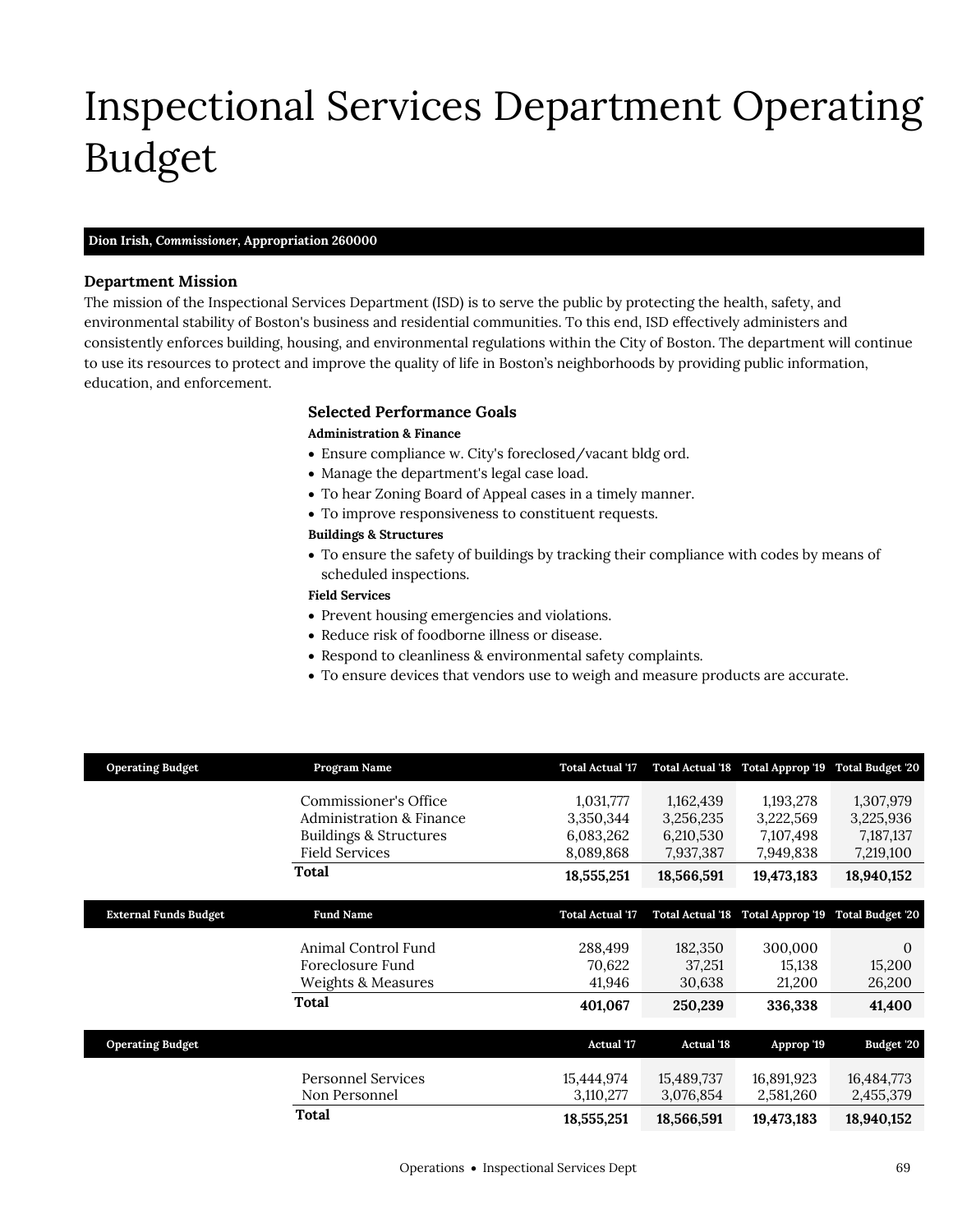## Inspectional Services Department Operating Budget



#### **Authorizing Statutes**

- Establishment, CBC Ord. §§ 9-9.1, 9-9.5- 9-9.7.
- Building & Structural Regulation; Swimming Pool; Elderly/Handicapped, State Building Code, 780 CMR; CBC St. 9 § 207; CBC Ord. § 9-9.10; CBC Ord. §§ 9- 9.11.1-9-9.11.6.
- Housing Inspection, CBC Ord. 9, s. 1-2; State Sanitary Code, 5 CMR 400-419; Ord. 1984, c. 26, 39.
- Health Inspection, State Sanitary Code, 5 CMR 590-595.
- Weights & Measures; Transient Vendors & Hawkers; Inspection & Sale of Food, Drugs, Various Articles, 1817 Mass. Acts ch. 50, §§ 1-6; CBC St.9 § 10; CBC Ord. § 9-2.1; M.G.L.A. cc. 6, 94, 101; M.G.L.A. c. 98, § 56.
- Rodent Control, State Sanitary Code, 105 CMR 550.
- Board of Appeals, CBC St. 9 §§ 150-152; CBC Ord. §§ 9-4.1-9-4.2, 9-9.5.
- Board of Examiners, CBC St.9  $\S$  150-152; CBC Ord. §§ 9-8.1-9-8.2, 9-9.5.

#### **Description of Services**

The Inspectional Services Department provides a broad range of regulatory services that includes the inspection of buildings for compliance with building and public safety regulations, general housing inspections, and retail food establishment inspections for compliance with public health regulations. The Department provides services to victims of serious incidents such as fire, building collapse, power failure, etc., by providing coordination and assistance with building board-ups, hazard waste removal, short term make-safe repair activities and counseling. The Department works in cooperation with other public safety, human service, and law enforcement agencies to investigate and prosecute fraudulent contractors, environmental violators and others engaged in illegal activities that could have a negative impact on the quality of life. The Inspectional Services Department continues to develop and implement public information programs about the services and activities available through this agency.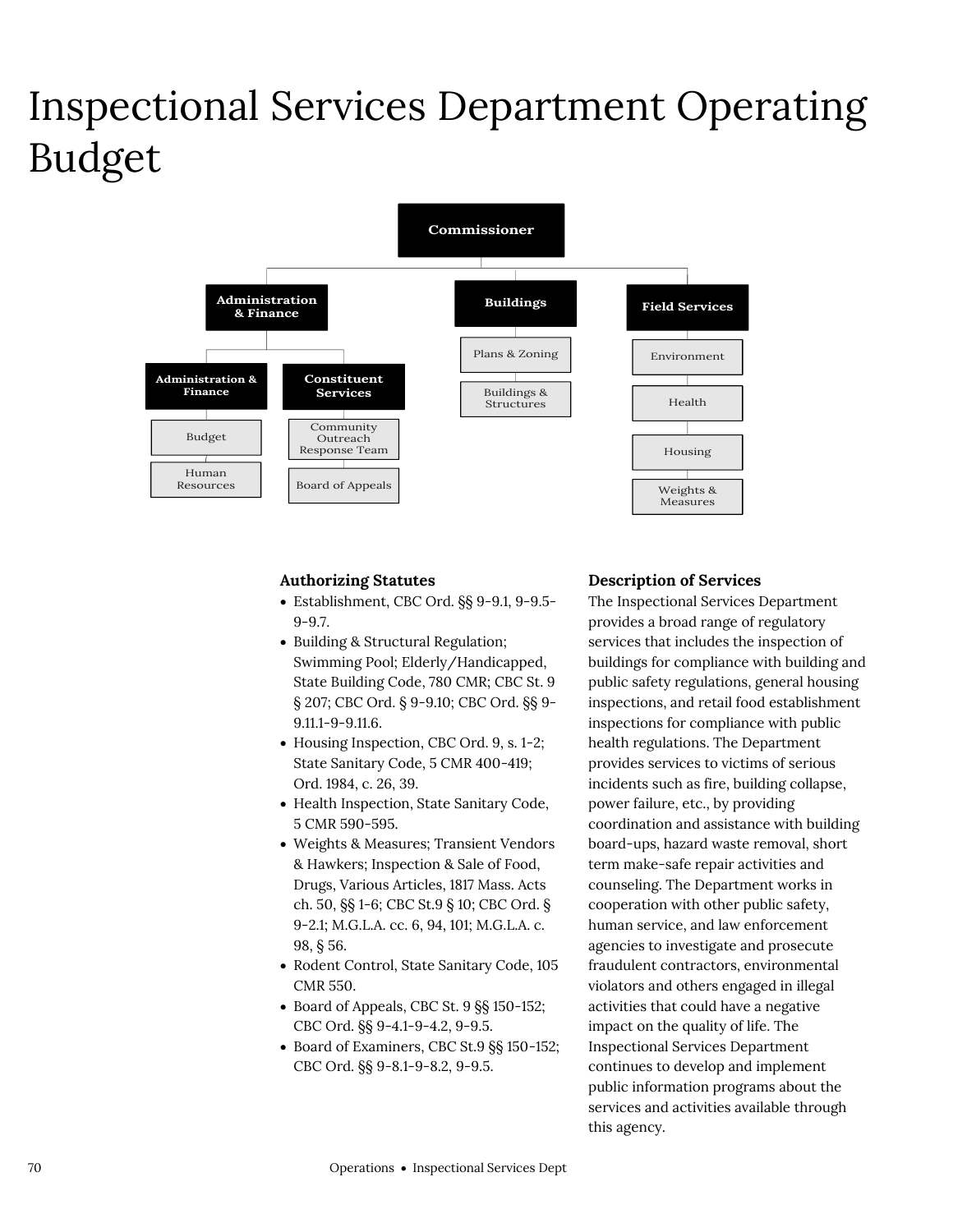# Department History

| <b>Personnel Services</b>                                                    | <b>FY17 Expenditure</b>        | <b>FY18 Expenditure</b>        | <b>FY19 Appropriation</b>      | FY20 Adopted                   | $Inc/Dec 19$ vs $20$           |
|------------------------------------------------------------------------------|--------------------------------|--------------------------------|--------------------------------|--------------------------------|--------------------------------|
| 51000 Permanent Employees                                                    | 14,957,153                     | 14,881,781                     | 16,425,490                     | 16,055,340                     | $-370,150$                     |
| 51100 Emergency Employees                                                    | $\mathbf{0}$                   | $\mathbf{0}$                   | $\mathbf{0}$                   | 0                              | 0                              |
| 51200 Overtime<br>51600 Unemployment Compensation                            | 418,139<br>23,441              | 525,029<br>16,295              | 388,433<br>8,000               | 351,433<br>8,000               | $-37,000$<br>$\boldsymbol{0}$  |
| 51700 Workers' Compensation                                                  | 46,241                         | 66,632                         | 70,000                         | 70,000                         | $\mathbf{0}$                   |
| <b>Total Personnel Services</b>                                              | 15,444,974                     | 15,489,737                     | 16,891,923                     | 16,484,773                     | $-407,150$                     |
| <b>Contractual Services</b>                                                  | FY17 Expenditure               | FY18 Expenditure               | FY19 Appropriation             | FY20 Adopted                   | $Inc/Dec 19$ vs $20$           |
| 52100 Communications                                                         | 235,572                        | 230,592                        | 232,593                        | 230,026                        | $-2,567$                       |
| 52200 Utilities                                                              | 104,073                        | 115,153                        | 115,614                        | 129,912                        | 14,298                         |
| 52400 Snow Removal                                                           | $\mathbf{0}$                   | 0                              | $\mathbf{0}$                   | 0                              | $\mathbf{0}$                   |
| 52500 Garbage/Waste Removal                                                  | 2,588                          | $\overline{0}$                 | 2,900                          | $\mathbf{0}$                   | $-2,900$                       |
| 52600 Repairs Buildings & Structures<br>52700 Repairs & Service of Equipment | 648,963<br>81,285              | 436,029<br>67,693              | 229,336<br>90,175              | 234,015<br>68,891              | 4,679<br>$-21,284$             |
| 52800 Transportation of Persons                                              | 317,000                        | 336,013                        | 337,800                        | 335,216                        | $-2,584$                       |
| 52900 Contracted Services                                                    | 561,537                        | 551,868                        | 483,400                        | 451,500                        | $-31,900$                      |
| <b>Total Contractual Services</b>                                            | 1,951,018                      | 1,737,348                      | 1,491,818                      | 1,449,560                      | $-42,258$                      |
| <b>Supplies &amp; Materials</b>                                              | <b>FY17 Expenditure</b>        | <b>FY18 Expenditure</b>        | <b>FY19 Appropriation</b>      | FY20 Adopted                   | $Inc/Dec 19$ vs $20$           |
| 53000 Auto Energy Supplies                                                   | 25,870                         | 31,323                         | 21,321                         | 19,576                         | $-1,745$                       |
| 53200 Food Supplies                                                          | 0                              | 442                            | $\boldsymbol{0}$               | 0                              | $\Omega$                       |
| 53400 Custodial Supplies                                                     | 7,062                          | 6,481                          | 5,500                          | $\boldsymbol{0}$               | $-5,500$                       |
| 53500 Med, Dental, & Hosp Supply<br>53600 Office Supplies and Materials      | $\overline{0}$<br>127,037      | $\mathbf{0}$<br>132,214        | $\overline{0}$<br>130,000      | $\Omega$<br>126,000            | 0<br>$-4,000$                  |
| 53700 Clothing Allowance                                                     | 30,900                         | 35,500                         | 37,750                         | 32,250                         | $-5,500$                       |
| 53800 Educational Supplies & Mat                                             | 0                              | $\mathbf{0}$                   | $\mathbf{0}$                   | 0                              | $\mathbf{0}$                   |
|                                                                              |                                |                                |                                |                                |                                |
| 53900 Misc Supplies & Materials                                              | 47,937                         | 55,252                         | 42,930                         | 33,430                         | $-9,500$                       |
| <b>Total Supplies &amp; Materials</b>                                        | 238,806                        | 261,212                        | 237,501                        | 211,256                        | $-26,245$                      |
| <b>Current Chgs &amp; Oblig</b>                                              | <b>FY17 Expenditure</b>        | <b>FY18 Expenditure</b>        | <b>FY19 Appropriation</b>      | FY20 Adopted                   | $Inc/Dec 19$ vs $20$           |
|                                                                              | 35,113                         | 55,101                         | 25,000                         | 25,000                         | $\mathbf{0}$                   |
| 54300 Workers' Comp Medical<br>54400 Legal Liabilities                       | 2,000                          | 1,700                          | 1,700                          | 1,785                          | 85                             |
| 54500 Aid To Veterans                                                        | 0                              | 0                              | 0                              | 0                              | $\boldsymbol{0}$               |
| 54600 Current Charges H&I                                                    | $\mathbf{0}$                   | $\boldsymbol{0}$               | $\mathbf{0}$                   | 0                              | $\mathbf{0}$                   |
| 54700 Indemnification                                                        | 0<br>$\overline{0}$            | 0<br>$\mathbf{0}$              | 0<br>$\overline{0}$            | 0<br>$\overline{0}$            | $\overline{0}$<br>$\mathbf{0}$ |
| 54800 Reserve Account<br>54900 Other Current Charges                         | 762,645                        | 760,012                        | 743,804                        | 688,377                        | $-55,427$                      |
| Total Current Chgs & Oblig                                                   | 799,758                        | 816,813                        | 770,504                        | 715,162                        | $-55,342$                      |
| Equipment                                                                    | <b>FY17 Expenditure</b>        | <b>FY18 Expenditure</b>        | <b>FY19 Appropriation</b>      | FY20 Adopted                   | $Inc/Dec 19$ vs $20$           |
|                                                                              | $\mathbf{0}$                   | $\mathbf{0}$                   | $\mathbf{0}$                   | $\mathbf{0}$                   | 0                              |
| 55000 Automotive Equipment<br>55400 Lease/Purchase                           | 90,601                         | 60,320                         | 71,437                         | 69,401                         | $-2,036$                       |
| 55600 Office Furniture & Equipment                                           | 1,217                          | 18,958                         | $\mathbf{0}$                   | $\mathbf{0}$                   | $\mathbf{0}$                   |
| 55900 Misc Equipment                                                         | 28,877                         | 182,203                        | 10,000                         | 10,000                         | $\mathbf{0}$                   |
| <b>Total Equipment</b>                                                       | 120,695                        | 261,481                        | 81,437                         | 79,401                         | $-2,036$                       |
| Other                                                                        | FY17 Expenditure               | FY18 Expenditure               | FY19 Appropriation             | FY20 Adopted                   | Inc/Dec 19 vs 20               |
| 56200 Special Appropriation                                                  | 0                              | $\mathbf 0$                    | 0                              | $\boldsymbol{0}$               | 0                              |
| 57200 Structures & Improvements                                              | $\boldsymbol{0}$               | $\boldsymbol{0}$               | $\boldsymbol{0}$               | $\boldsymbol{0}$               | $\boldsymbol{0}$               |
| 58000 Land & Non-Structure                                                   | $\boldsymbol{0}$               | $\boldsymbol{0}$               | 0                              | $\boldsymbol{0}$               | $\boldsymbol{0}$               |
| <b>Total Other</b><br>Grand Total                                            | $\boldsymbol{0}$<br>18,555,251 | $\boldsymbol{0}$<br>18,566,591 | $\boldsymbol{0}$<br>19,473,183 | $\boldsymbol{0}$<br>18,940,152 | $\mathbf{0}$                   |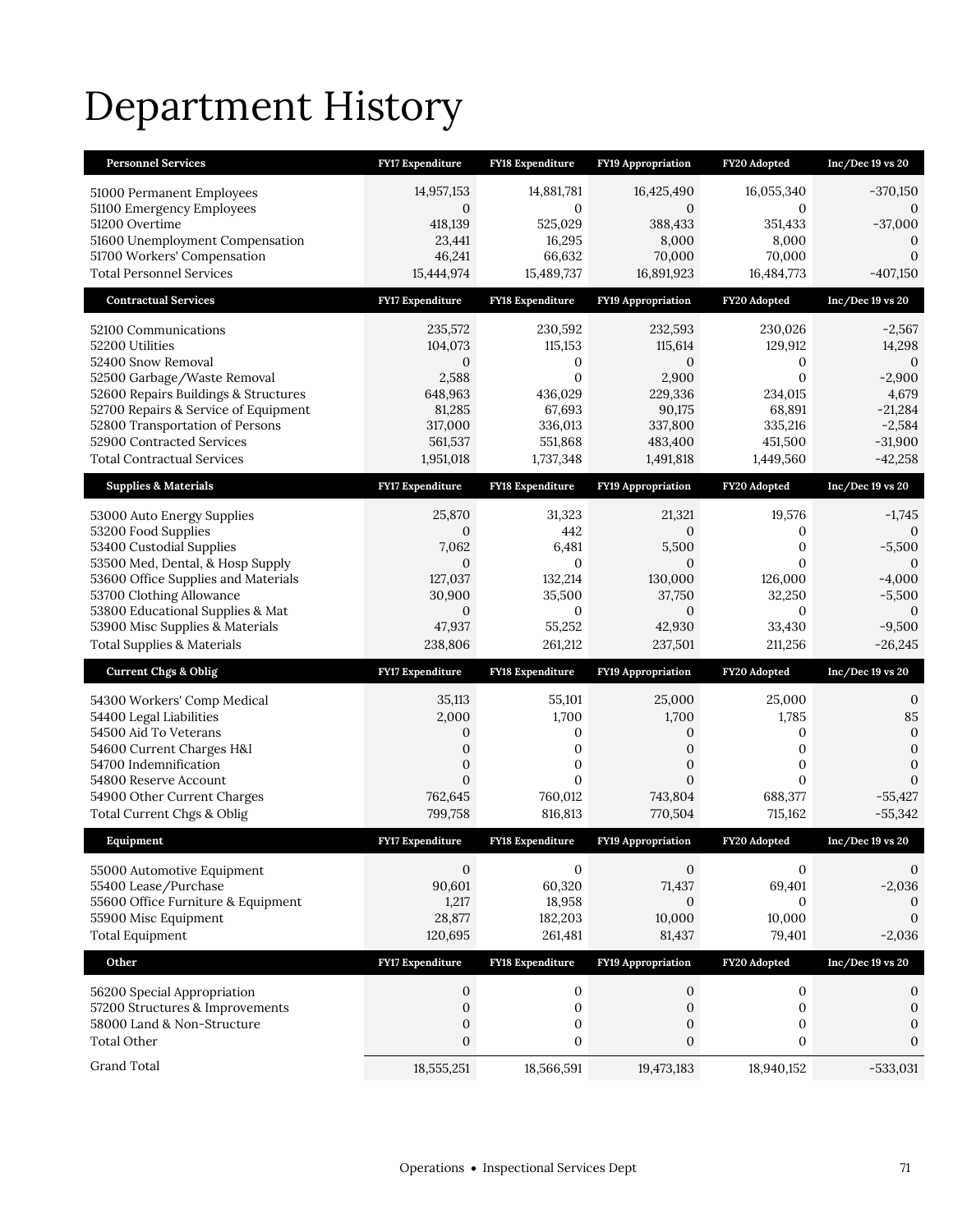## Department Personnel

| <b>Title</b>                   | Union<br>Code   | Grade      | Position | FY20 Salary | Title                                       | Union<br>Code   |            | Grade Position | <b>FY20 Salary</b> |
|--------------------------------|-----------------|------------|----------|-------------|---------------------------------------------|-----------------|------------|----------------|--------------------|
|                                |                 |            |          |             |                                             |                 |            |                |                    |
| Admin Asst                     | SE <sub>1</sub> | 05         | 2.00     | 165,400     | Dir-Publicity                               | SE <sub>1</sub> | 08         | 1.00           | 108,232            |
| Admin Asst                     | SE1             | 06         | 1.00     | 90,122      | Environmental Health Insp I                 | AFF             | <b>16A</b> | 12.00          | 839,230            |
| <b>Admin Secretary</b>         | AFF             | 14         | 2.00     | 111,920     | <b>Environmental Health</b><br>Inspector II | AFF             | 15A        | 2.00           | 141,609            |
| Admin Secretary (ISD)          | SE1             | 03         | 5.00     | 311,512     | <b>Head Clerk</b>                           | AFF             | 12         | 23.00          | 1,073,105          |
| Assoc Inspec Engineer (ISD)    | SE <sub>1</sub> | 09         | 10.00    | 1,032,695   | Health Inspector                            | AFF             | <b>16A</b> | 18.00          | 1,320,443          |
| Assoc Inspection Eng Fire-Serv | SE <sub>1</sub> | 10         | 1.00     | 125,750     | Housing Inspector                           | OPE             | <b>16A</b> | 30.00          | 2,014,910          |
| Asst Bldg Commissioner         | <b>EXM</b>      | 12         | 1.00     | 135,254     | Legal Asst                                  | AFF             | 15         | 1.00           | 67,311             |
| Asst Comm Bldg & Structure     | <b>EXM</b>      | 10         | 1.00     | 122,079     | Legal Asst (ISD)                            | AFF             | 16         | 1.00           | 72,803             |
| Asst Comm/Wghts & Meas         | <b>EXM</b>      | 10         | 1.00     | 103,800     | Management Analyst (ISD)                    | SE1             | 05         | 1.00           | 82,700             |
| <b>Asst Comm Const Serv</b>    | <b>EXM</b>      | 10         | 1.00     | 122,079     | Member-Bd of Review                         | <b>EXO</b>      | NG         | 1.00           | 15,686             |
| <b>Asst Comm Env Serv</b>      | <b>EXM</b>      | 10         | 1.00     | 122,079     | Plumbing And Gasfitting Insp.               | AFF             | <b>18A</b> | 6.00           | 536,496            |
| Asst Comm of Health            | <b>EXM</b>      | 10         | 1.00     | 87,326      | Plumbing Inspector                          | AFF             | <b>18A</b> | 1.00           | 65,937             |
| Asst Comm of Housing           | <b>EXM</b>      | 10         | 1.00     | 98,527      | Prin Admin Assistant                        | SE <sub>1</sub> | 08         | 3.00           | 306,251            |
| Asst Comm of Plans & Zoning    | <b>EXM</b>      | 10         | 1.00     | 109,451     | Prin Clerk & Typist                         | <b>AFF</b>      | 09         | 13.00          | 490,118            |
| Asst Dir Housing Inspection    | SE <sub>1</sub> | 07         | 4.00     | 363,424     | Prin Health Inspector                       | SE <sub>1</sub> | 07         | 3.00           | 297,878            |
| <b>Board Member Appeals</b>    | <b>EXO</b>      | NG         | 7.00     | 109,800     | Prin Housing Inspector                      | OPE             | <b>18A</b> | 2.00           | 176,677            |
| Board Members (Examiners)      | <b>EXO</b>      | NG         | 3.00     | 31,371      | Spec Asst                                   | <b>MYN</b>      | NG         | 1.00           | 98,407             |
| <b>Building Inspector</b>      | AFF             | <b>18A</b> | 25.00    | 1,965,846   | Sr Adm Analyst                              | SE <sub>1</sub> | 06         | 1.00           | 90,122             |
| Chief Bldg Admin Clerk         | AFF             | 14         | 2.00     | 102,795     | Sr Adm Asst                                 | SE1             | 06         | 1.00           | 90,122             |
| Chief Bldg Inspector           | AFF             | 20A        | 3.00     | 302,068     | Sr Cashier                                  | <b>AFF</b>      | 10         | 1.00           | 35,780             |
| Chief Dep Sealer Wts & Msrs    | AFF             | <b>18A</b> | 1.00     | 92,922      | Sr Data Proc Sys Analyst                    | SE <sub>1</sub> | 08         | 1.00           | 108,232            |
| Chief Electrical Inspector     | <b>FEW</b>      | 18         | 1.00     | 96,516      | Sr Legal Asst (ISD)                         | AFF             | 16         | 3.00           | 208,990            |
| Chief of Staff                 | <b>EXM</b>      | 11         | 1.00     | 129,568     | Sr Management Analyst                       | <b>EXM</b>      | 08         | 1.00           | 96,400             |
| Code Enforce Inspector(Isd)    | AFF             | <b>16A</b> | 2.00     | 154,106     | Sr Personnel Analyst                        | SE <sub>1</sub> | 07         | 1.00           | 99,027             |
| Commissioner (ISD)             | <b>CDH</b>      | NG         | 1.00     | 135,742     | Sub Board Member                            | <b>EXO</b>      | NG         | 5.00           | 78,429             |
| Community Liaison (ISD)        | AFF             | 15         | 2.00     | 131,544     | Sup of Plumbing & Gas Insp.                 | SE1             | 08         | 1.00           | 108,232            |
| Dep Sealer                     | AFF             | <b>16A</b> | 5.00     | 386,869     | Supv of Building Inspection                 | SE <sub>1</sub> | 08         | 1.00           | 108,232            |
| Dir Bldg & Structure Div       | SE1             | 10         | 1.00     | 125,750     | Supv Perm &Building Admin                   | SE1             | 08         | 1.00           | 83,092             |
| Dir Human Resources            | <b>EXM</b>      | 08         | 1.00     | 81,359      | Supv-Electrical Inspection                  | SE <sub>1</sub> | 08         | 1.00           | 108,232            |
| Dir of Operations (ISD)        | <b>EXM</b>      | 10         | 1.00     | 114,586     | Wire Inspector                              | <b>FEW</b>      | 17         | 8.00           | 690,969            |
|                                |                 |            |          |             | <b>Total</b>                                |                 |            | 234            | 16,675,912         |

| <b>FY20 Total Request</b>    | 16,055,344 |
|------------------------------|------------|
| Salary Savings               | $-697,830$ |
| Chargebacks                  | -77,588    |
| Other                        | 154.850    |
| <b>Differential Payments</b> | $\Omega$   |
| Adjustments                  |            |
|                              |            |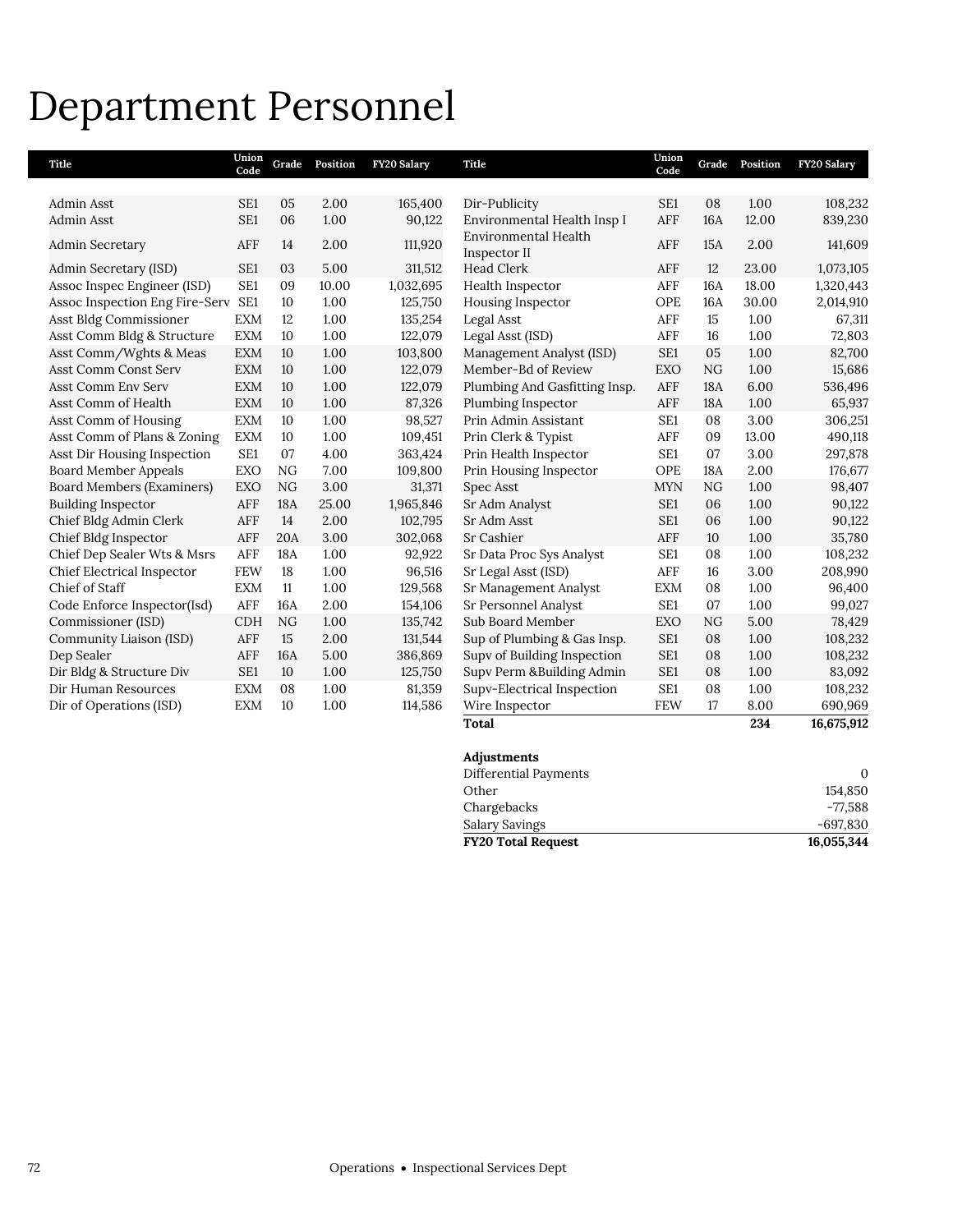# External Funds History

| <b>Personnel Services</b>                                           | FY17 Expenditure                 | FY18 Expenditure        | FY19 Appropriation               | FY20 Adopted                         | $Inc/Dec 19$ vs $20$             |
|---------------------------------------------------------------------|----------------------------------|-------------------------|----------------------------------|--------------------------------------|----------------------------------|
| 51000 Permanent Employees                                           | 2,423                            | 6,803                   | 0                                | $\mathbf{0}$                         | 0                                |
| 51100 Emergency Employees                                           | $\mathbf{0}$                     | 0                       | 0                                | $\boldsymbol{0}$                     | $\boldsymbol{0}$                 |
| 51200 Overtime                                                      | 12,674                           | $\mathbf{0}$            | $\mathbf{0}$                     | $\mathbf{0}$                         | $\mathbf{0}$                     |
| 51300 Part Time Employees                                           | 0                                | 0                       | $\mathbf{0}$                     | 0                                    | $\boldsymbol{0}$                 |
| 51400 Health Insurance<br>51500 Pension & Annuity                   | $\mathbf{0}$<br>872              | 0<br>0                  | $\boldsymbol{0}$<br>0            | 0<br>0                               | $\mathbf{0}$<br>$\mathbf{0}$     |
| 51600 Unemployment Compensation                                     | $\mathbf{0}$                     | 0                       | $\boldsymbol{0}$                 | 0                                    | $\mathbf{0}$                     |
| 51700 Workers' Compensation                                         | $\overline{0}$                   | 0                       | $\mathbf{0}$                     | 0                                    | $\overline{0}$                   |
| 51800 Indirect Costs                                                | $\overline{0}$                   | 0                       | 0                                | $\mathbf{0}$                         | $\mathbf{0}$                     |
| 51900 Medicare                                                      | $\overline{0}$                   | $\Omega$                | $\boldsymbol{0}$                 | 0                                    | $\mathbf{0}$                     |
| <b>Total Personnel Services</b>                                     | 15,969                           | 6,803                   | 0                                | 0                                    | $\boldsymbol{0}$                 |
| <b>Contractual Services</b>                                         | <b>FY17 Expenditure</b>          | FY18 Expenditure        | <b>FY19 Appropriation</b>        | FY20 Adopted                         | $Inc/Dec 19$ vs $20$             |
| 52100 Communications                                                | 2,800                            | 0                       | 2,800                            | $\boldsymbol{0}$                     | $-2,800$                         |
| 52200 Utilities                                                     | 0                                | 0                       | 0                                | 0                                    | $\mathbf{0}$                     |
| 52400 Snow Removal                                                  | $\overline{0}$                   | 0                       | 0                                | 0                                    | $\mathbf{0}$                     |
| 52500 Garbage/Waste Removal<br>52600 Repairs Buildings & Structures | $\overline{0}$<br>$\overline{0}$ | $\mathbf{0}$<br>0       | $\overline{0}$<br>0              | $\mathbf{0}$<br>$\mathbf{0}$         | $\mathbf{0}$<br>$\boldsymbol{0}$ |
| 52700 Repairs & Service of Equipment                                | 7,936                            | 0                       | $\overline{0}$                   | $\mathbf{0}$                         | $\mathbf{0}$                     |
| 52800 Transportation of Persons                                     | 8,317                            | 14,325                  | 6,000                            | 6,000                                | $\Omega$                         |
| 52900 Contracted Services                                           | 227,564                          | 108,891                 | 233,600                          | 7,000                                | $-226,600$                       |
| <b>Total Contractual Services</b>                                   | 246,617                          | 123,216                 | 242,400                          | 13,000                               | $-229,400$                       |
| <b>Supplies &amp; Materials</b>                                     | <b>FY17 Expenditure</b>          | <b>FY18 Expenditure</b> | <b>FY19 Appropriation</b>        | FY20 Adopted                         | $Inc/Dec 19$ vs $20$             |
| 53000 Auto Energy Supplies                                          | 0                                | 0                       | 0                                | 0                                    | 0                                |
| 53200 Food Supplies                                                 | $\mathbf{0}$                     | 0                       | 0                                | 0                                    | $\boldsymbol{0}$                 |
| 53400 Custodial Supplies                                            | $\overline{0}$                   | $\mathbf{0}$            | $\overline{0}$                   | 0                                    | $\Omega$                         |
| 53500 Med, Dental, & Hosp Supply                                    | 54,615                           | 53,341                  | 50,000                           | 0                                    | $-50,000$                        |
| 53600 Office Supplies and Materials                                 | 947                              | 910                     | 6,000                            | 5,000                                | $-1,000$                         |
| 53700 Clothing Allowance<br>53800 Educational Supplies & Mat        | 0<br>$\mathbf{0}$                | 0<br>$\mathbf{0}$       | 0<br>$\overline{0}$              | $\mathbf{0}$<br>$\mathbf{0}$         | $\mathbf{0}$<br>$\Omega$         |
| 53900 Misc Supplies & Materials                                     | 9,936                            | 11,835                  | 18,710                           | 13,710                               | $-5,000$                         |
| <b>Total Supplies &amp; Materials</b>                               | 65,498                           | 66,086                  | 74,710                           | 18,710                               | $-56,000$                        |
| <b>Current Chgs &amp; Oblig</b>                                     | <b>FY17 Expenditure</b>          | <b>FY18 Expenditure</b> | FY19 Appropriation               | FY20 Adopted                         | $Inc/Dec 19$ vs $20$             |
| 54300 Workers' Comp Medical                                         | 0                                | 0                       | 0                                | 0                                    | 0                                |
| 54400 Legal Liabilities                                             | 0                                | 0                       | 0                                | 0                                    | $\mathbf{0}$                     |
| 54600 Current Charges H&I                                           | $\mathbf 0$                      | 0                       | 0                                | 0                                    | $\mathbf{0}$                     |
| 54700 Indemnification                                               | 0                                | 0                       | 0                                | 0                                    | $\boldsymbol{0}$                 |
| 54800 Reserve Account                                               | $\Omega$                         | $\mathbf{0}$            | $\Omega$                         | $\overline{0}$                       | $\mathbf{0}$                     |
| 54900 Other Current Charges<br>Total Current Chgs & Oblig           | 66,287<br>66,287                 | 49,705<br>49,705        | 19,228<br>19,228                 | 9,690<br>9,690                       | $-9,538$<br>$-9,538$             |
| Equipment                                                           | FY17 Expenditure                 | FY18 Expenditure        | FY19 Appropriation               | FY20 Adopted                         | Inc/Dec 19 vs 20                 |
|                                                                     |                                  |                         |                                  |                                      |                                  |
| 55000 Automotive Equipment<br>55400 Lease/Purchase                  | $\boldsymbol{0}$<br>0            | $\boldsymbol{0}$<br>0   | $\boldsymbol{0}$<br>$\mathbf{0}$ | $\boldsymbol{0}$<br>$\boldsymbol{0}$ | 0<br>0                           |
| 55600 Office Furniture & Equipment                                  | $\boldsymbol{0}$                 | 0                       | 0                                | 0                                    | $\mathbf{0}$                     |
| 55900 Misc Equipment                                                | 6,696                            | 4,429                   | 0                                | 0                                    | 0                                |
| <b>Total Equipment</b>                                              | 6,696                            | 4,429                   | 0                                | $\boldsymbol{0}$                     | $\boldsymbol{0}$                 |
| Other                                                               | FY17 Expenditure                 | <b>FY18 Expenditure</b> | FY19 Appropriation               | FY20 Adopted                         | $Inc/Dec 19$ vs $20$             |
| 56200 Special Appropriation                                         | 0                                | 0                       | 0                                | $\boldsymbol{0}$                     | 0                                |
| 57200 Structures & Improvements                                     | 0                                | 0                       | 0                                | $\boldsymbol{0}$                     | 0                                |
| 58000 Land & Non-Structure                                          | 0                                | 0                       | 0                                | 0                                    | 0                                |
| <b>Total Other</b>                                                  | $\boldsymbol{0}$                 | 0                       | $\boldsymbol{0}$                 | 0                                    | $\boldsymbol{0}$                 |
| Grand Total                                                         | 401,067                          | 250,239                 | 336,338                          | 41,400                               | $-294,938$                       |
|                                                                     |                                  |                         |                                  |                                      |                                  |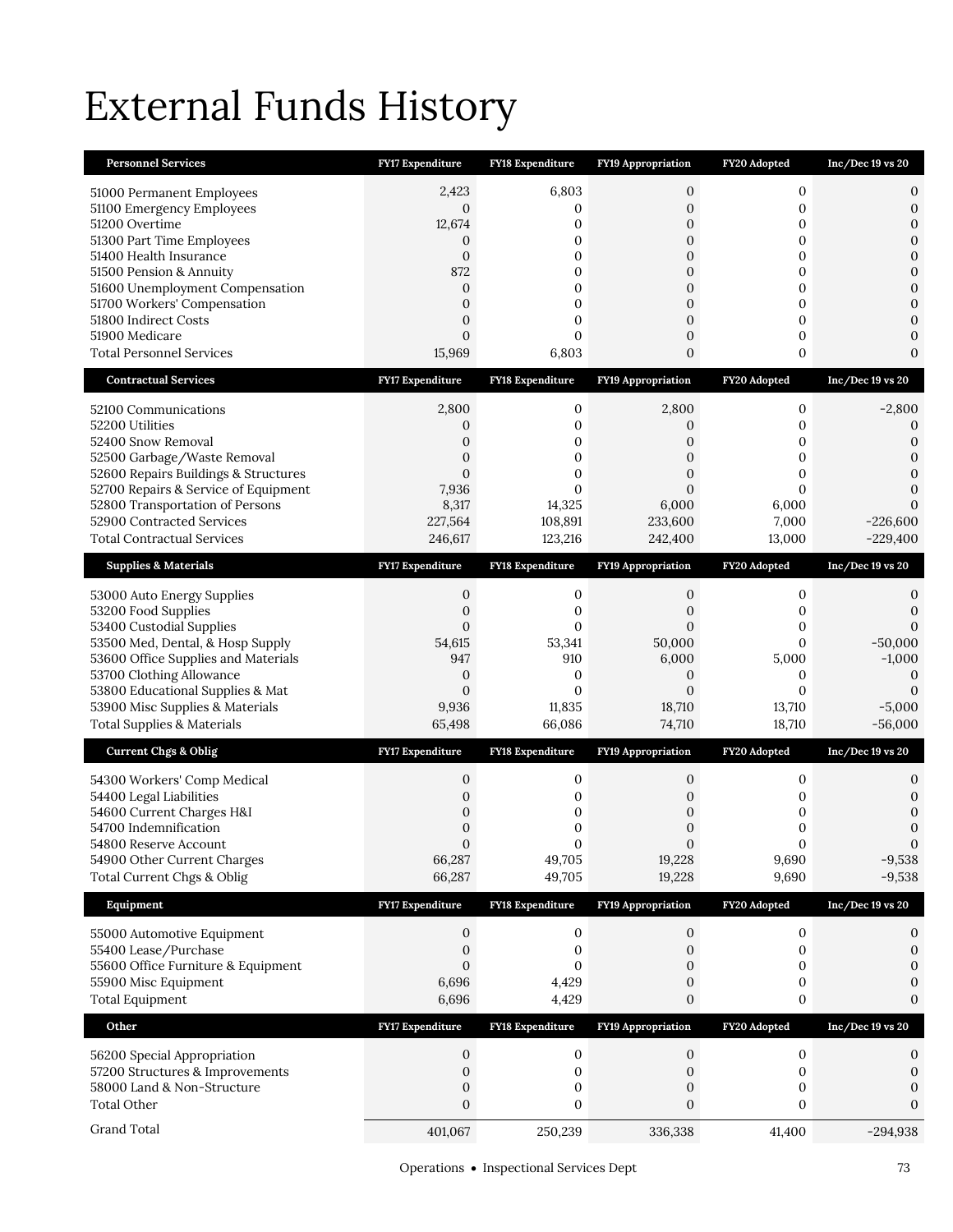# <span id="page-9-0"></span>Program 1. Commissioner's Office

### **Dion Irish,** *Commissioner,* **Organization 260100**

#### **Program Description**

The Commissioner's Office is responsible for overseeing daily departmental operations. The Commissioner's Office coordinates all policy and planning functions, as well as focuses the Department's efforts to disseminate information in an understandable and timely manner. The Inspectional Services Department (ISD) is comprised of five regulatory divisions, namely, Build and Structures, Housing, Health, Environmental Services, and Weights & Measures, with the aim to protect and improve the quality of life for all City of Boston residents by effectively administering and enforcing regulations mandated by City and State governments.

| <b>Operating Budget</b>             | <b>Actual '17</b>  | <b>Actual</b> '18  | Approp '19         | Budget '20         |
|-------------------------------------|--------------------|--------------------|--------------------|--------------------|
| Personnel Services<br>Non Personnel | 474.480<br>557.297 | 685.821<br>476.618 | 822,829<br>370.449 | 859,222<br>448,757 |
| Total                               | 1,031,777          | 1,162,439          | 1,193,278          | 1,307,979          |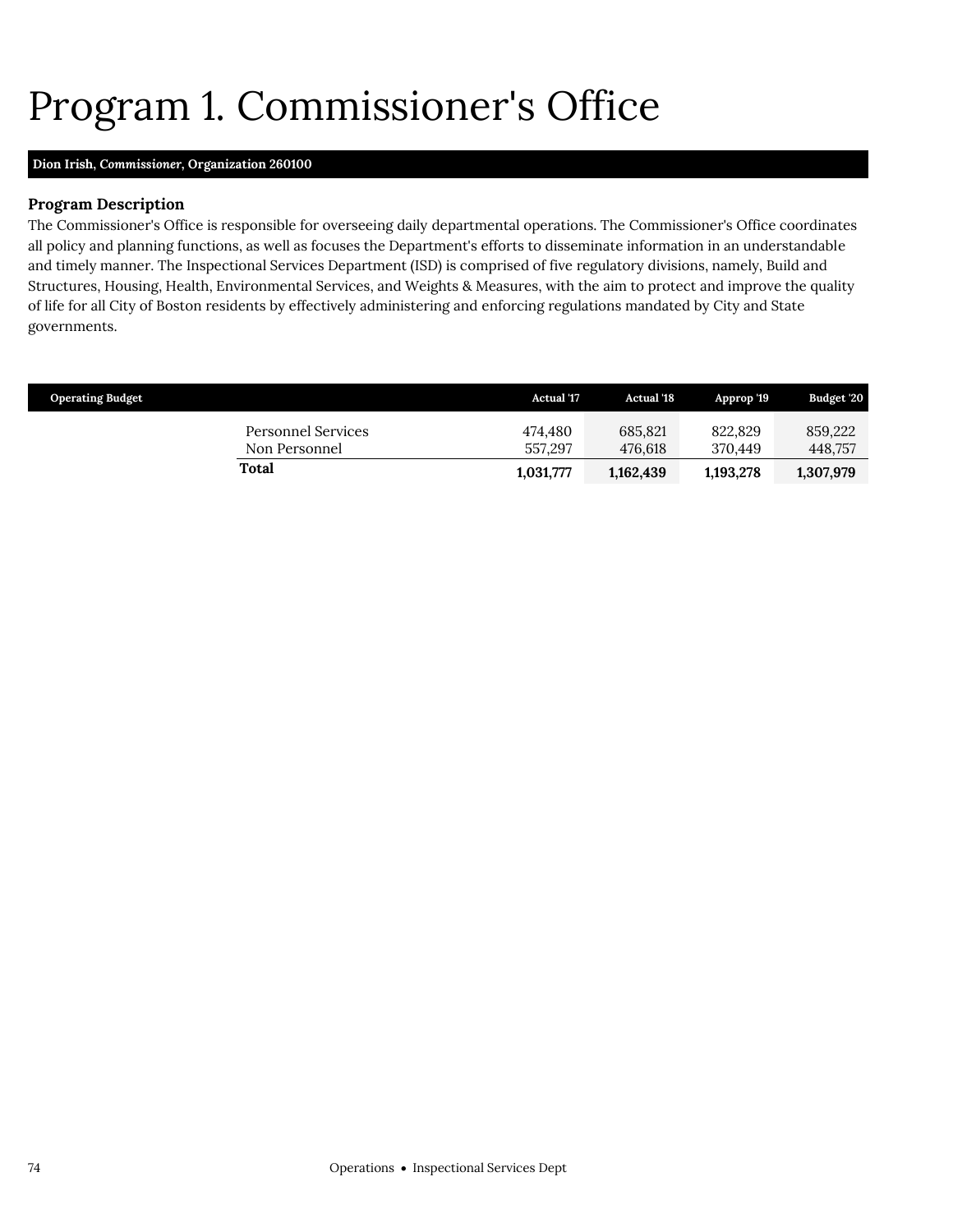# <span id="page-10-0"></span>Program 2. Administration & Finance

#### **Dion Irish,** *Manager,* **Organization 260200**

#### **Program Description**

The Administration and Finance program provides direction and supervision for Human Resources, Budget Management, Information Technology, and Legal Services. Human Resources directs the administration of all employee services, payroll, and labor relations. Budget provides fiscal oversight for the responsible management of the departmental non-personnel operating budget, in addition to asset/fleet management. Information Technology is responsible for maintaining the department's local area network, web page materials and Microsoft exchange server. Legal works with departmental field inspection divisions in enforcing State Building, Housing and Sanitary Codes, in addition to addressing distressed properties and processing property liens. Constituent Services holds Zoning Board of Appeal hearings and responds to non-emergency complaints from the public.

|       | <b>Operating Budget</b> |                                                                       | <b>Actual '17</b>      | <b>Actual '18</b>      | Approp '19             | Budget '20             |
|-------|-------------------------|-----------------------------------------------------------------------|------------------------|------------------------|------------------------|------------------------|
|       |                         | <b>Personnel Services</b><br>Non Personnel                            | 2,044,605<br>1,305,739 | 1,882,498<br>1,373,737 | 1,933,914<br>1,288,655 | 2,004,127<br>1,221,809 |
|       |                         | <b>Total</b>                                                          | 3,350,344              | 3,256,235              | 3,222,569              | 3,225,936              |
|       | Performance             |                                                                       |                        |                        |                        |                        |
| Goal: |                         | Ensure compliance w. City's foreclosed/vacant bldg ord                |                        |                        |                        |                        |
|       |                         | <b>Performance Measures</b>                                           | <b>Actual</b> '17      | <b>Actual '18</b>      | Projected '19          | Target '20             |
|       |                         | # of foreclosures reported                                            | 908                    | 600                    | 595                    | 600                    |
| Goal: |                         | Manage the department's legal case load                               |                        |                        |                        |                        |
|       |                         | <b>Performance Measures</b>                                           | <b>Actual '17</b>      | <b>Actual '18</b>      | Projected '19          | Target '20             |
|       |                         | # legal cases processed<br>% of legal cases resolved                  | 1,019<br>66%           | 1,000<br>10%           | 1,015<br>71.8%         | 1,000<br>70%           |
| Goal: |                         | To hear Zoning Board of Appeal cases in a timely manner               |                        |                        |                        |                        |
|       |                         | <b>Performance Measures</b>                                           | <b>Actual '17</b>      | <b>Actual '18</b>      | Projected '19          | Target '20             |
|       |                         | % ZBA Decisions approvals<br>ZBA appeals filed<br>ZBA decisions filed | 85%<br>982<br>995      | 86%<br>750<br>600      | 88%<br>826<br>852      | 86%<br>750<br>600      |
| Goal: |                         | To improve responsiveness to constituent requests                     |                        |                        |                        |                        |
|       |                         | <b>Performance Measures</b>                                           | <b>Actual</b> '17      | <b>Actual '18</b>      | Projected '19          | Target '20             |
|       |                         | # of community meetings<br>% calls answered<br>Call volume            | 15<br>90%<br>5,894     | 15<br>98%<br>6,000     | 15<br>85%<br>7,250     | 15<br>90%<br>6,000     |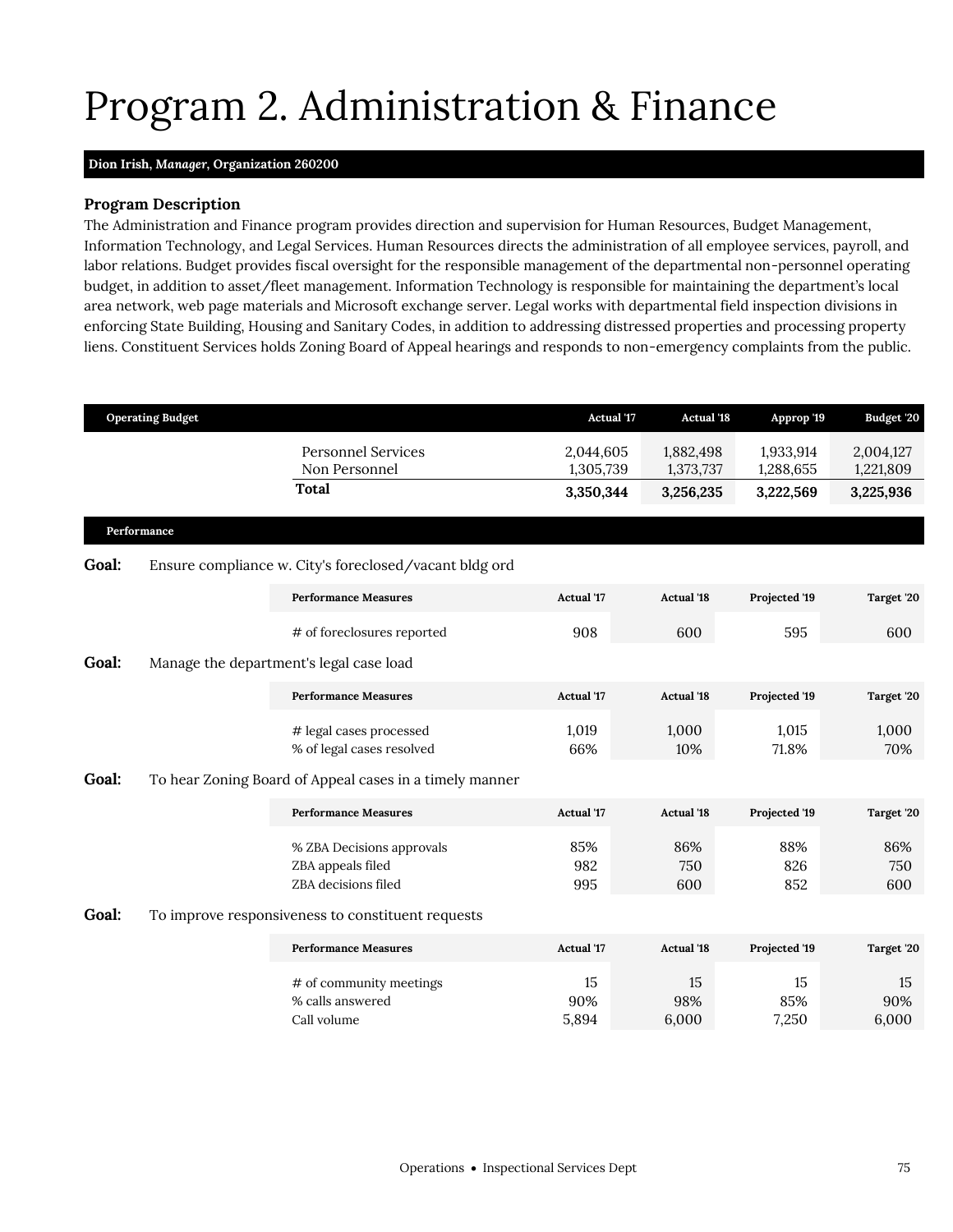## <span id="page-11-0"></span>Program 3. Buildings & Structures

#### **Dion Irish,** *Manager,* **Organization 260300**

#### **Program Description**

The Inspector of Buildings oversees all building permit application processing, plans and zoning reviews, field inspections, and the investigative and regulatory enforcement activities administered by the Department. The Buildings and Structures management staff is responsible for issuing building permits for repair and installation, certificates of occupancy, building licenses, and inspecting buildings for safety and compliance with the allowable uses and applicable laws and codes. The Plans and Zoning staff responds to all permit applications and reviews building plans for zoning compliance. Zoning Materials and Zoning Clinics are available at 1010 Massachusetts Avenue and neighborhood libraries to assist individuals and businesses. Building, Electrical and Mechanical inspectors inspect all construction or renovation work to ensure that proper safety standards are followed. Inspectors respond to all community complaints about non-permitted work and zoning violations, including the use of land and structures beyond the allowable use and occupancy.

| <b>Operating Budget</b> |                                     | <b>Actual</b> '17    | <b>Actual</b> '18    | Approp '19           | Budget '20           |
|-------------------------|-------------------------------------|----------------------|----------------------|----------------------|----------------------|
|                         | Personnel Services<br>Non Personnel | 5,678,454<br>404.808 | 5,543,507<br>667.023 | 6,654,378<br>453.120 | 6,789,203<br>397,934 |
|                         | Total                               | 6,083,262            | 6,210,530            | 7,107,498            | 7,187,137            |
|                         |                                     |                      |                      |                      |                      |

**Performance**

**Goal:** To ensure the safety of buildings by tracking their compliance with codes by means of scheduled inspections

| <b>Performance Measures</b>     | <b>Actual</b> '17 | <b>Actual</b> '18 | Projected '19 | Target '20 |
|---------------------------------|-------------------|-------------------|---------------|------------|
| # long form permits issued      | 1.105             | 5,000             | 4.917         | 5,000      |
| Average days Permit review time |                   | 30                | 25.3          | 30         |
| Violations issued               |                   | 1,300             | 1.450         | 1,300      |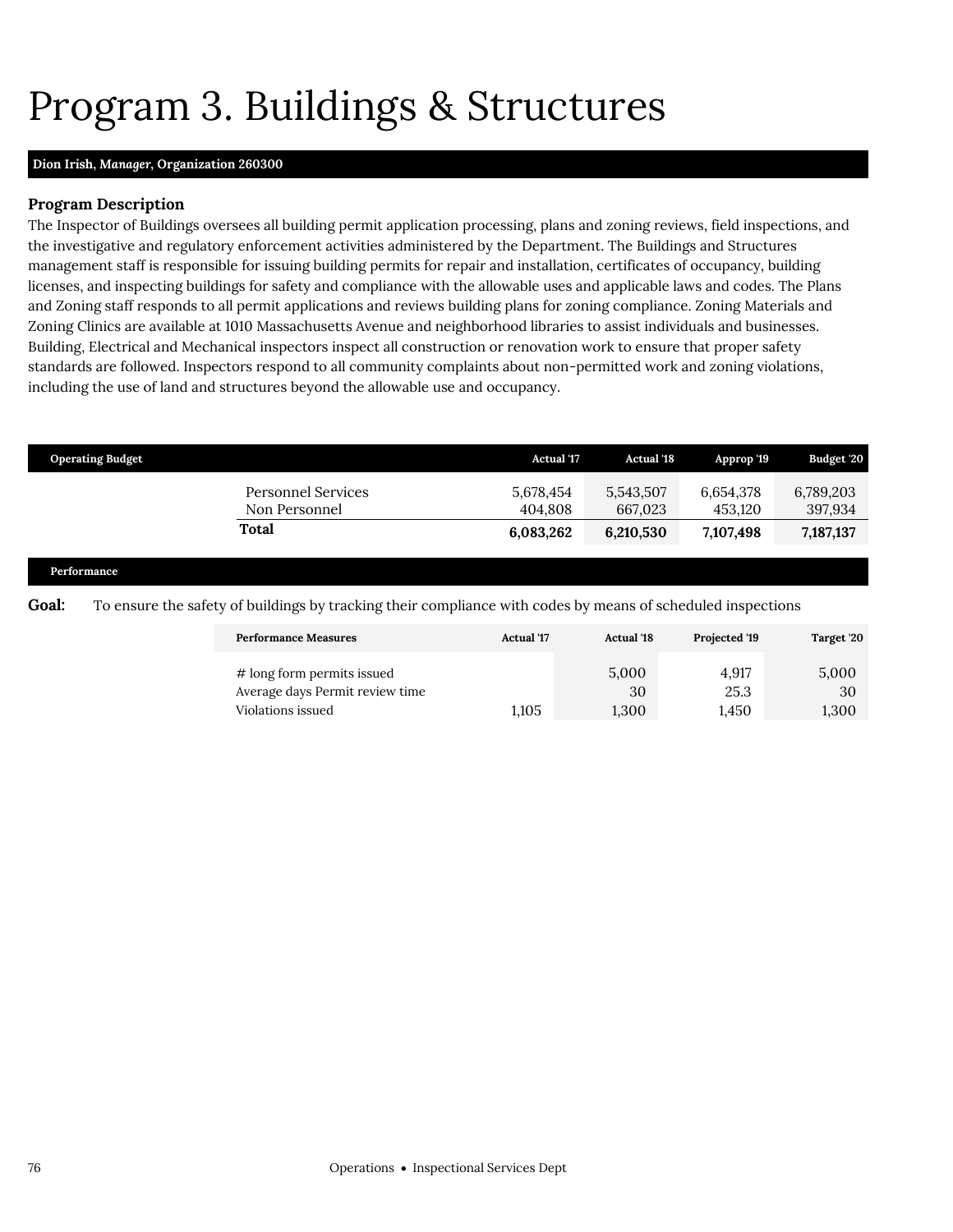## <span id="page-12-0"></span>Program 4. Field Services

#### **Dion Irish,** *Manager,* **Organization 260400**

#### **Program Description**

The Field Services program consists of four divisions: Health, Housing, Environmental Services and Weights & Measures. The Health Division's role is to protect the public health by permitting and inspecting food establishments, restaurants, caterers, health clubs, massage practitioners, and recreational camps. The Housing Division's role is to ensure the availability of clean, safe living conditions as required by the State Sanitary Code. The Environmental Services Division is responsible for the abatement and prevention of rodent infestation, the implementation of the City's site cleanliness ordinance, the boarding and securing of abandoned properties, and the coordination of the vacant lot maintenance program. The Weights and Measures Division is charged with protecting consumers by ensuring accuracy in retail establishment pricing and proper readings on gas pumps, taxi meters, scales and fuel truck meters.

|       | <b>Operating Budget</b> |                                                                                                                                                  | <b>Actual '17</b>           | <b>Actual '18</b>         | Approp '19                | Budget '20                |
|-------|-------------------------|--------------------------------------------------------------------------------------------------------------------------------------------------|-----------------------------|---------------------------|---------------------------|---------------------------|
|       |                         | <b>Personnel Services</b><br>Non Personnel                                                                                                       | 7,247,435<br>842,433        | 7,377,911<br>559,476      | 7,480,802<br>469,036      | 6,832,221<br>386,879      |
|       |                         | <b>Total</b>                                                                                                                                     | 8,089,868                   | 7,937,387                 | 7,949,838                 | 7,219,100                 |
|       | Performance             |                                                                                                                                                  |                             |                           |                           |                           |
| Goal: |                         | Prevent housing emergencies and violations                                                                                                       |                             |                           |                           |                           |
|       |                         | <b>Performance Measures</b>                                                                                                                      | <b>Actual</b> '17           | <b>Actual</b> '18         | Projected '19             | Target '20                |
|       |                         | # of new units registered in rental<br>register                                                                                                  |                             | 10,000                    | 10,246                    | 10,000                    |
|       |                         | # of rental housing inspections<br>attempted                                                                                                     |                             | 4,800                     | 5,000                     | 5,500                     |
| Goal: |                         | Reduce risk of foodborne illness or disease                                                                                                      |                             |                           |                           |                           |
|       |                         | <b>Performance Measures</b>                                                                                                                      | <b>Actual</b> '17           | <b>Actual</b> '18         | Projected '19             | Target '20                |
|       |                         | # restaurants inspections                                                                                                                        | 7,800                       | 8,758                     | 8,699                     | 8.500                     |
| Goal: |                         | Respond to cleanliness & environmental safety complaints                                                                                         |                             |                           |                           |                           |
|       |                         | <b>Performance Measures</b>                                                                                                                      | <b>Actual '17</b>           | <b>Actual</b> '18         | Projected '19             | Target '20                |
|       |                         | # Locations baited<br># of Environmental complaints<br># of sewers or sites baited<br>Average hours response time to<br>Environmental complaints | 266<br>3,071<br>1,004<br>24 | 156<br>4,384<br>543<br>24 | 168<br>3,938<br>550<br>24 | 175<br>3,000<br>550<br>24 |
| Goal: |                         | To ensure devices that vendors use to weigh and measure products are accurate                                                                    |                             |                           |                           |                           |
|       |                         | <b>Performance Measures</b>                                                                                                                      | Actual '17                  | <b>Actual</b> '18         | Projected '19             | Target '20                |
|       |                         | # of Weights and Measure<br>Inspections                                                                                                          | 331                         | 315                       | 320                       | 330                       |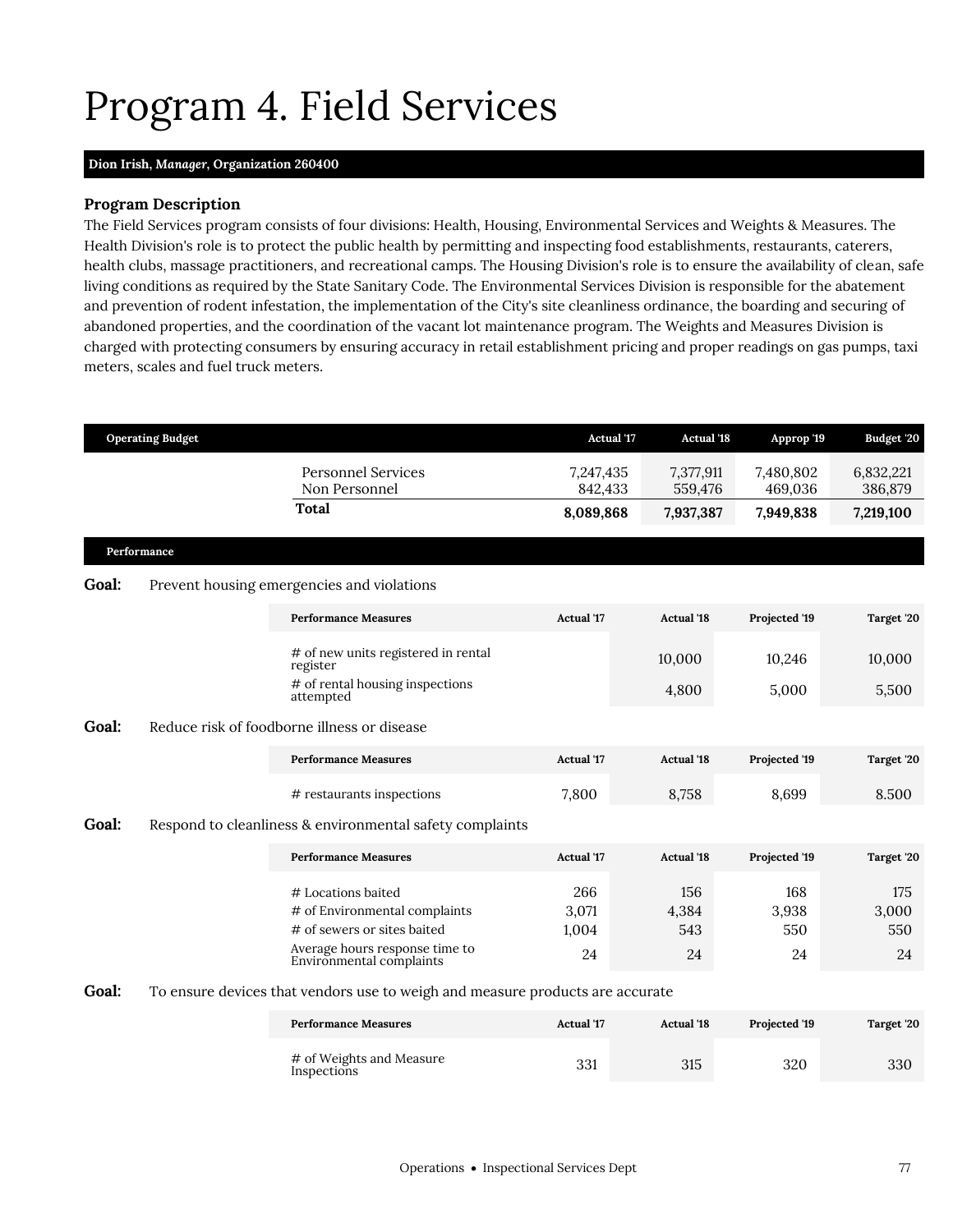## External Funds Projects

#### **Animal Control Fund**

#### **Project Mission**

The Animal Control Fund authorized by (Chapter 44, Section 53E ½) generates monies derived from dog licenses and animal violations. The revolving fund is used to defer and supplement the costs of the animal control program such as veterinary care, animal food, spay and neuter services, and public service television programming. This fund will transition to the Parks and Recreation Department in FY20.

#### **Foreclosure Fund**

#### **Project Mission**

The Foreclosure Fund was created in 2008 in compliance with the M.G.L. c.59, s57D, M.G.L. c,,156D, s5.02 and the 950CMR 113,20 requirement to register vacant or foreclosed properties. The fund allows Inspectional Services to charge an annual \$100 fee for the registration of each foreclosed property. Monies collected are to be used to offset costs to track and secure foreclosed properties.

#### **Weights and Measures Enforcement Fund**

#### **Project Mission**

The fund was created in 1998 in order to be in compliance with MGL c. 98 s. 29A, which was amended in 1998 to allow local weights and measures departments to issue civil citations (fines). The amended law specifically required that the revenue collected from said fines be retained and expended only for the purposes of enforcing "item pricing" and weights and measures laws.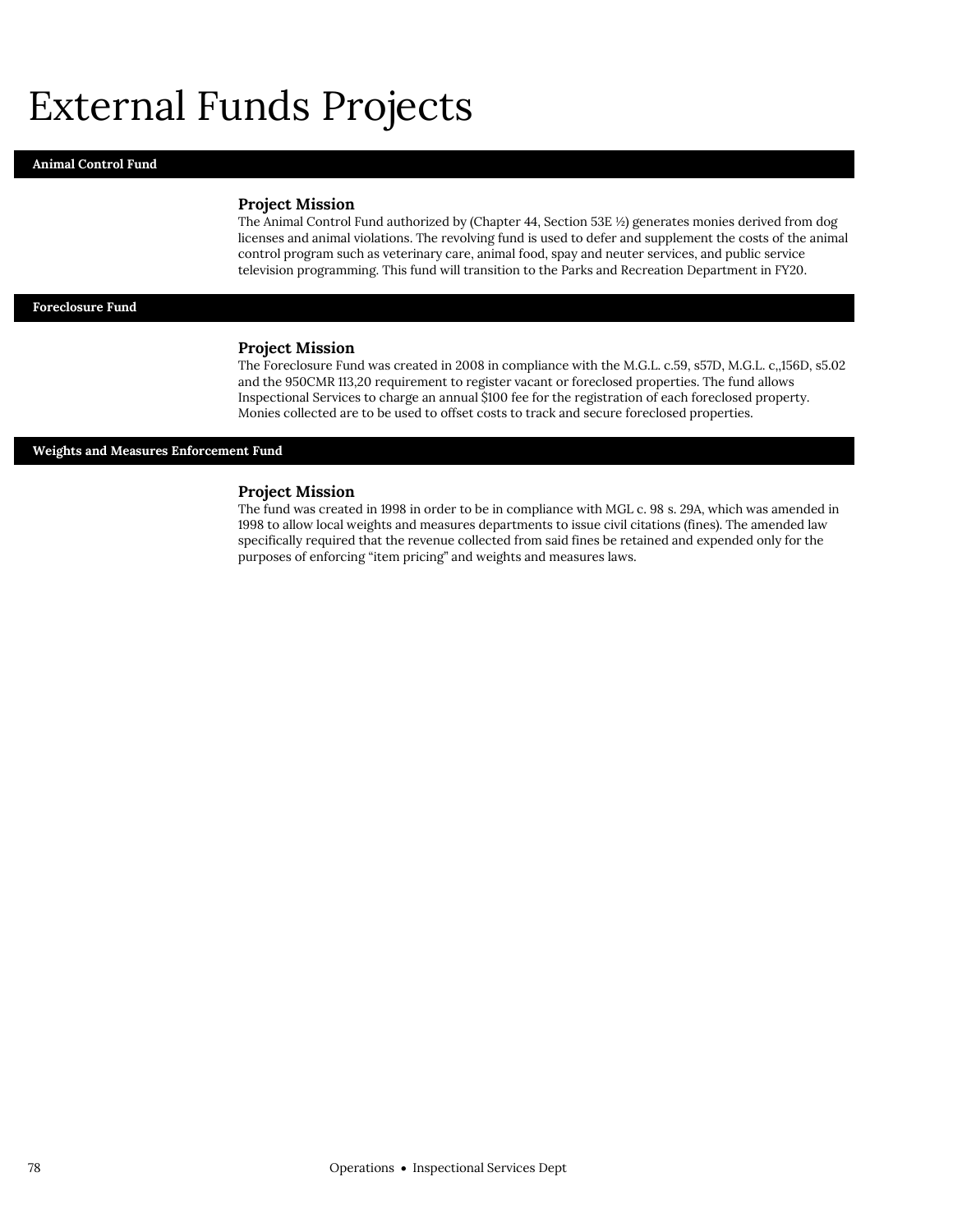# Property Management Operating Budget

#### **Indira Alvarez,** *Commissioner,* **Appropriation 180000**

#### **Department Mission**

The mission of the Property Management Department is to manage, maintain, repair and provide security for the City's municipal buildings including City Hall and Faneuil Hall; to preserve the useful life of City facilities and reduce operating costs through effective preventive maintenance measures.

#### <span id="page-14-0"></span>**Selected Performance Goals**

#### **Building Operations**

- Remove graffiti from public property in a timely manner.
- To improve and maintain the operational condition of managed city-owned facilities. **Alterations & Repair**
- To improve and maintain the operational condition of managed city-owned facilities.
- **Building Systems**
- Maintain heating ventilation and air condition (HVAC) system in proper working order.

| <b>Operating Budget</b> | Program Name               | <b>Total Actual '17</b> |                   | Total Actual '18 Total Approp '19 Total Budget '20 |            |
|-------------------------|----------------------------|-------------------------|-------------------|----------------------------------------------------|------------|
|                         | Administration             | 1,939,261               | 2,275,192         | 2,240,053                                          | 1,911,700  |
|                         | <b>Building Operations</b> | 7,167,761               | 7,380,303         | 8,075,132                                          | 8,724,222  |
|                         | Alterations & Repair       | 5,040,178               | 2,634,884         | 1,624,386                                          | 2,286,773  |
|                         | Enforcement                | 3,449,205               | 2,852,717         | 2,477,837                                          | 2,522,649  |
|                         | <b>Security Systems</b>    | 817,326                 | 812,499           | 863,580                                            | 803,040    |
|                         | <b>Building Systems</b>    | 2,141,318               | 1,972,384         | 2,519,330                                          | 2,547,516  |
|                         | Total                      | 20,555,049              | 17,927,979        | 17,800,318                                         | 18,795,900 |
|                         |                            |                         |                   |                                                    |            |
| <b>Operating Budget</b> |                            | <b>Actual '17</b>       | <b>Actual '18</b> | Approp '19                                         | Budget '20 |
|                         | <b>Personnel Services</b>  | 8,250,001               | 8,046,779         | 8,036,516                                          | 8,171,641  |
|                         | Non Personnel              | 12,305,048              | 9,881,200         | 9,763,802                                          | 10,624,259 |
|                         | Total                      | 20,555,049              | 17,927,979        | 17,800,318                                         | 18,795,900 |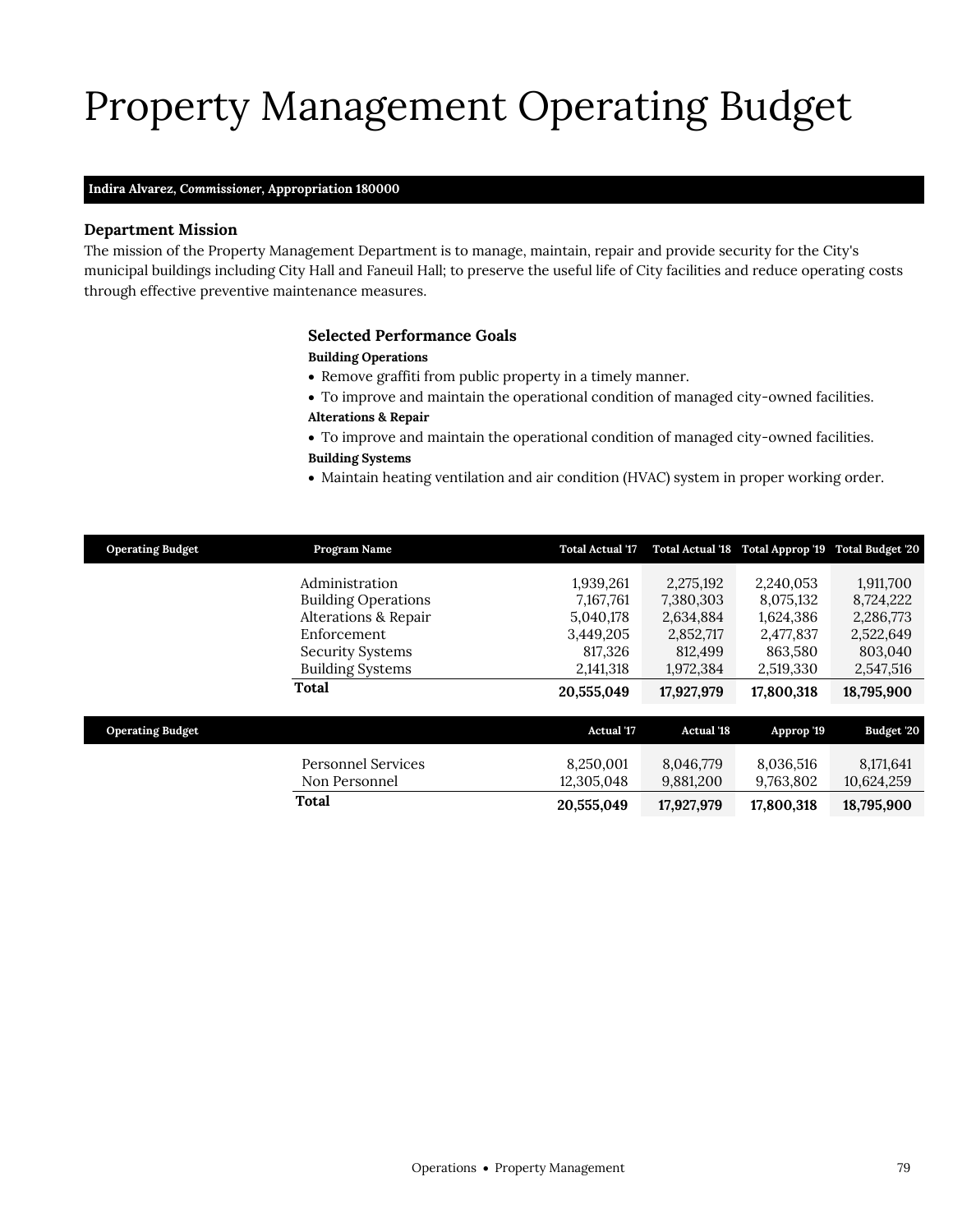# Property Management Operating Budget



#### **Authorizing Statutes**

- Property Management Board: Powers & Duties, CBC Ord. §§ 11-7.1-11-7.2; 1943 Mass. Acts ch. 1943, as amended; 1946 Mass. Acts ch. 474, as amended.
- Powers and Duties of Commissioner of Real Property, CBC Ord. § 11-7.3; 1943 Mass. Acts ch. 1943, as amended; 1946 Mass. Acts ch. 474, as amended.
- Powers and Duties of Assistant Commissioner of Real Property, CBC Ord. §§ 11-7.4-11-7.10.

#### **Description of Services**

The Property Management Department is responsible for the management, maintenance, security, and repair of the City's municipal buildings including City Hall, Faneuil Hall, and the Old State House. Property Management is responsible for facility layout and space planning analysis for City departments, building security, and events management.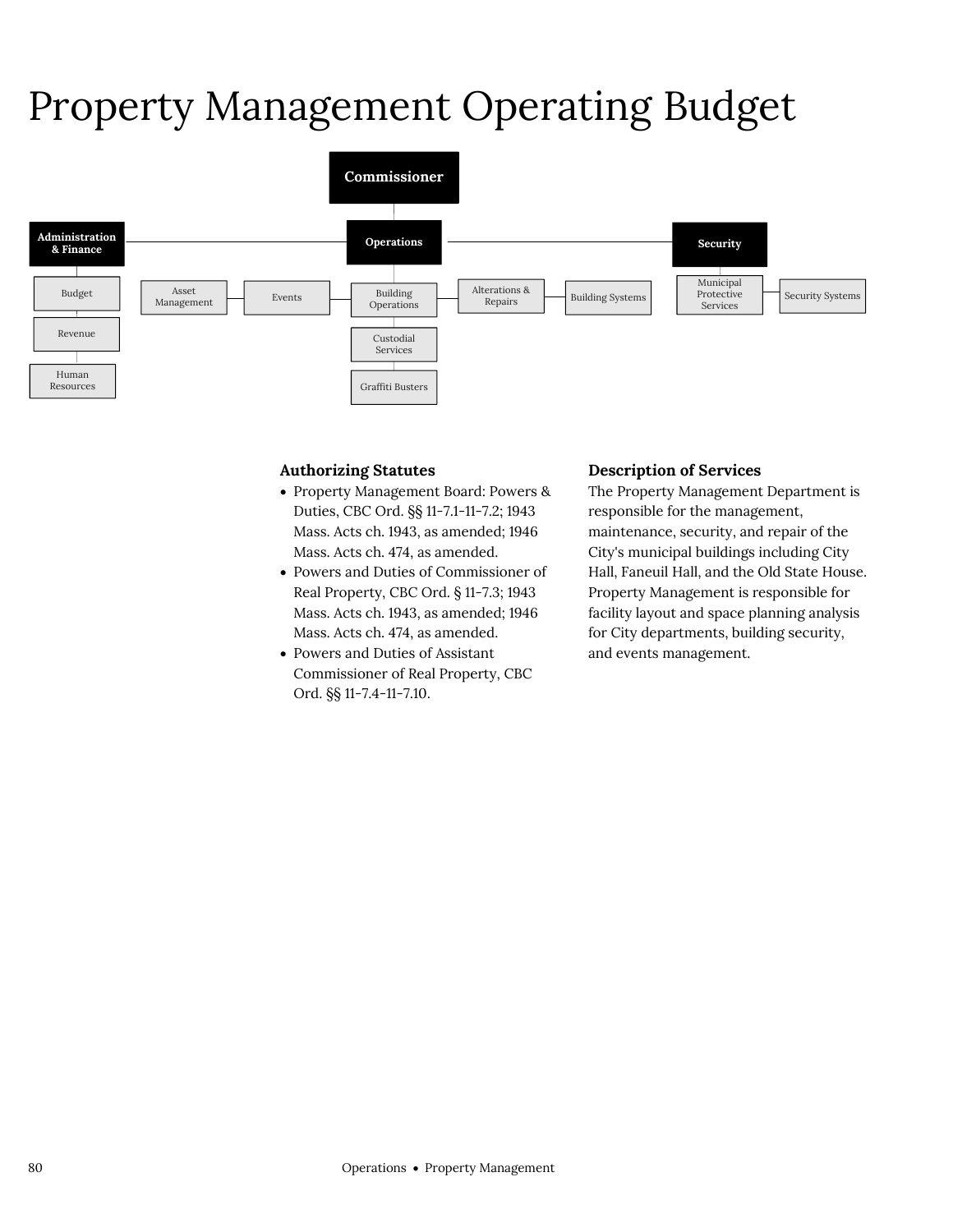# Department History

| <b>Personnel Services</b>                                                    | <b>FY17 Expenditure</b>        | <b>FY18 Expenditure</b>        | <b>FY19 Appropriation</b>      | FY20 Adopted                   | $Inc/Dec 19$ vs $20$        |
|------------------------------------------------------------------------------|--------------------------------|--------------------------------|--------------------------------|--------------------------------|-----------------------------|
| 51000 Permanent Employees                                                    | 6,474,874                      | 5,978,949                      | 6,576,959                      | 6,671,641                      | 94,682                      |
| 51100 Emergency Employees                                                    | $\sigma$                       | $\mathbf{0}$                   | $\sigma$                       | $\Omega$                       | 0                           |
| 51200 Overtime                                                               | 1,502,921                      | 1,740,943                      | 1,259,557                      | 1,300,000                      | 40,443                      |
| 51600 Unemployment Compensation<br>51700 Workers' Compensation               | 24,142<br>248,064              | 5,562<br>321,325               | 25,000<br>175,000              | 25,000<br>175,000              | $\theta$<br>$\mathbf{0}$    |
| <b>Total Personnel Services</b>                                              | 8,250,001                      | 8,046,779                      | 8,036,516                      | 8,171,641                      | 135,125                     |
| <b>Contractual Services</b>                                                  | <b>FY17 Expenditure</b>        | FY18 Expenditure               | <b>FY19 Appropriation</b>      | FY20 Adopted                   | $Inc/Dec 19$ vs $20$        |
| 52100 Communications                                                         | 173,488                        | 173,628                        | 128,676                        | 128,676                        | 0                           |
| 52200 Utilities                                                              | 3,267,569                      | 3,268,561                      | 3,648,965                      | 3,948,555                      | 299,590                     |
| 52400 Snow Removal                                                           | 13,520                         | $\mathbf{0}$                   | 25,000                         | 25,000                         | $\Omega$                    |
| 52500 Garbage/Waste Removal                                                  | 23,159                         | 32,633                         | 23,132                         | 20,882                         | $-2,250$                    |
| 52600 Repairs Buildings & Structures<br>52700 Repairs & Service of Equipment | 3,635,130<br>368,928           | 3,441,829<br>235,790           | 3,582,971<br>379,181           | 3,418,699<br>387,181           | $-164,272$<br>8,000         |
| 52800 Transportation of Persons                                              | 6,345                          | 6,396                          | 8,100                          | 5,400                          | $-2,700$                    |
| 52900 Contracted Services                                                    | 4,111,451                      | 2,038,478                      | 1,272,168                      | 2,069,296                      | 797,128                     |
| <b>Total Contractual Services</b>                                            | 11,599,590                     | 9,197,315                      | 9,068,193                      | 10,003,689                     | 935,496                     |
| <b>Supplies &amp; Materials</b>                                              | FY17 Expenditure               | <b>FY18 Expenditure</b>        | FY19 Appropriation             | FY20 Adopted                   | Inc/Dec 19 vs 20            |
| 53000 Auto Energy Supplies                                                   | 26,763                         | 33,666                         | 43,498                         | 36,841                         | $-6,657$                    |
| 53200 Food Supplies                                                          | 0                              | 0                              | 0                              | 0                              | $\Omega$                    |
| 53400 Custodial Supplies                                                     | 59,883                         | 51,810                         | 66,000                         | 50,000                         | $-16,000$                   |
| 53500 Med, Dental, & Hosp Supply<br>53600 Office Supplies and Materials      | $\mathbf{0}$<br>7,497          | $\mathbf{0}$<br>9,251          | $\overline{0}$<br>10,500       | $\overline{0}$<br>10,400       | $\Omega$<br>$-100$          |
| 53700 Clothing Allowance                                                     | 36,750                         | 44,900                         | 59,950                         | 55,450                         | $-4,500$                    |
| 53800 Educational Supplies & Mat                                             | 0                              | $\mathbf{0}$                   | $\overline{0}$                 | $\mathbf{0}$                   | $\mathbf{0}$                |
|                                                                              |                                |                                |                                |                                |                             |
| 53900 Misc Supplies & Materials                                              | 255,152                        | 254,934                        | 256,365                        | 256,365                        | $\overline{0}$              |
| <b>Total Supplies &amp; Materials</b>                                        | 386,045                        | 394,561                        | 436,313                        | 409,056                        | $-27,257$                   |
| <b>Current Chgs &amp; Oblig</b>                                              | <b>FY17 Expenditure</b>        | <b>FY18 Expenditure</b>        | <b>FY19 Appropriation</b>      | FY20 Adopted                   | $Inc/Dec 19$ vs $20$        |
|                                                                              | 51,579                         | 45,271                         | 30,000                         | 30,000                         | 0                           |
| 54300 Workers' Comp Medical<br>54400 Legal Liabilities                       | 4,150                          | 17,394                         | 22,056                         | 3,900                          | $-18,156$                   |
| 54500 Aid To Veterans                                                        | $\mathbf{0}$                   | 0                              | 0                              | 0                              | $\mathbf{0}$                |
| 54600 Current Charges H&I                                                    | $\overline{0}$                 | 0                              | $\overline{0}$                 | 0                              | $\mathbf{0}$                |
| 54700 Indemnification<br>54800 Reserve Account                               | 0<br>$\overline{0}$            | 0<br>$\Omega$                  | 0<br>$\overline{0}$            | 0<br>$\Omega$                  | $\mathbf{0}$<br>$\Omega$    |
| 54900 Other Current Charges                                                  | 23,459                         | 20,179                         | 89,800                         | 88,400                         | $-1,400$                    |
| Total Current Chgs & Oblig                                                   | 79,188                         | 82,844                         | 141,856                        | 122,300                        | $-19,556$                   |
| Equipment                                                                    | <b>FY17 Expenditure</b>        | <b>FY18 Expenditure</b>        | FY19 Appropriation             | FY20 Adopted                   | Inc/Dec 19 vs 20            |
|                                                                              | $\mathbf{0}$                   | $\mathbf{0}$                   | $\mathbf{0}$                   | 0                              | 0                           |
| 55000 Automotive Equipment<br>55400 Lease/Purchase                           | 102.729                        | 79,527                         | 94,440                         | 66,214                         | $-28,226$                   |
| 55600 Office Furniture & Equipment                                           | 91,650                         | 73,106                         | 0                              | $\mathbf{0}$                   | $\mathbf{0}$                |
| 55900 Misc Equipment                                                         | 45,846                         | 53,847                         | 23,000                         | 23,000                         | $\mathbf{0}$                |
| <b>Total Equipment</b>                                                       | 240,225                        | 206,480                        | 117,440                        | 89,214                         | $-28,226$                   |
| Other                                                                        | FY17 Expenditure               | FY18 Expenditure               | FY19 Appropriation             | FY20 Adopted                   | Inc/Dec 19 vs 20            |
| 56200 Special Appropriation                                                  | 0                              | 0                              | 0                              | $\boldsymbol{0}$               | 0                           |
| 57200 Structures & Improvements                                              | $\boldsymbol{0}$               | $\boldsymbol{0}$               | $\boldsymbol{0}$               | $\boldsymbol{0}$               | $\boldsymbol{0}$            |
| 58000 Land & Non-Structure                                                   | $\boldsymbol{0}$               | 0                              | 0                              | 0                              | $\boldsymbol{0}$            |
| <b>Total Other</b><br>Grand Total                                            | $\boldsymbol{0}$<br>20,555,049 | $\boldsymbol{0}$<br>17,927,979 | $\boldsymbol{0}$<br>17,800,318 | $\boldsymbol{0}$<br>18,795,900 | $\boldsymbol{0}$<br>995,582 |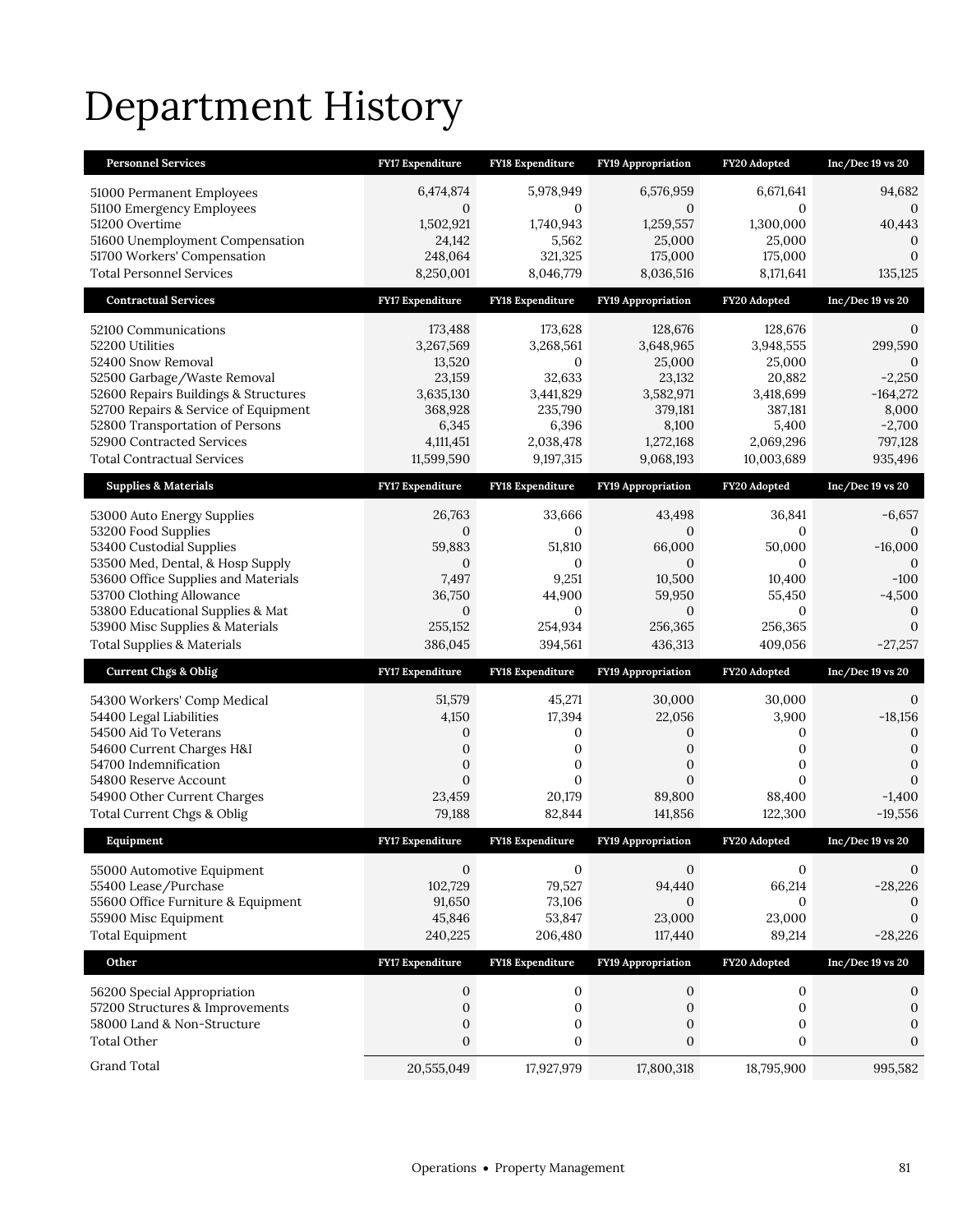## Department Personnel

| Title                            | Union<br>Code   |     | Grade Position | FY20 Salary | Title                              | Union<br>Code   | Grade | Position | FY20 Salary |
|----------------------------------|-----------------|-----|----------------|-------------|------------------------------------|-----------------|-------|----------|-------------|
|                                  |                 |     |                |             |                                    |                 |       |          |             |
| Admin Assistant                  | SU <sub>4</sub> | 15  | 1.00           | 64,416      | Maint Mech (Plumber)               | SU <sub>4</sub> | 13    | 1.00     | 48,992      |
| Admin Asst                       | SE1             | 05  | 1.00           | 63,399      | Maintenance Mechanic               | <b>TLU</b>      | 12    | 2.00     | 98,667      |
| Admin Asst (Chief Basic Serv)    | SE1             | 07  | 1.00           | 99,027      | MaintMechFrpr(PMD/GraffRemoval     | SU <sub>4</sub> | 15    | 1.00     | 56,060      |
| Admin Asst (Prop Mgmt)           | SU <sub>4</sub> | 18  | 1.00           | 92,538      | MaintMechPaint(PMDGraffRemoval     | SU <sub>4</sub> | 13    | 5.00     | 259,093     |
| Admin Asst (Propmgmt)            | SU <sub>4</sub> | 16  | 2.00           | 152,187     | Mech Equip Repairperson            | SE <sub>1</sub> | 05    | 1.00     | 82,700      |
| Admin Asst I(Prop Mgnt)          | SU <sub>4</sub> | 17  | 1.00           | 82,288      | Mech Equip Repairprs Foreprs       | SE <sub>1</sub> | 06    | 2.00     | 178,966     |
| Alarm Specialist                 | SU <sub>4</sub> | 20  | 1.00           | 56,861      | Mechanic Equipment Repairprs       | SE1             | 06    | 1.00     | 90,122      |
| Alarm Technician                 | SU <sub>4</sub> | 19  | 1.00           | 49,355      | Mech Equip Repairprs Foreprs       | SE1             | 07    | 1.00     | 99,027      |
| Asst Supn-Custodians (Oper)      | SU <sub>4</sub> | 16  | 1.00           | 63,981      | Pr Admin Asst                      | SE <sub>1</sub> | 10    | 2.00     | 251,499     |
| <b>Building Systems Engineer</b> | SE1             | 12  | 1.00           | 138,511     | Prin Admin Assistant               | SE <sub>1</sub> | 08    | 1.00     | 86,442      |
| Chief Bldg Const & Rpr Dir       | SE1             | 11  | 1.00           | 133,465     | Prin Admin Asst                    | SE <sub>1</sub> | 09    | 1.00     | 97,557      |
| Chief Power Plant Eng            | <b>TLU</b>      | 17  | 1.00           | 87,471      | Sec Supv (Prot Serv)               | <b>MPS</b>      | 07    | 7.00     | 397,462     |
| Commissioner (RPD)               | <b>CDH</b>      | NG  | 1.00           | 135,786     | Second Class Sta Engr (New Ch)     | <b>TLU</b>      | 14    | 2.00     | 142,470     |
| <b>Contract Manager</b>          | SE <sub>1</sub> | 07  | 1.00           | 96,612      | Security Officer (ProtSer)         | <b>MPP</b>      | 05    | 60.00    | 2,768,971   |
| Dep Comm (A&F)                   | <b>EXM</b>      | 11  | 1.00           | 98,527      | Spc Asst to the Commissioner       | <b>EXM</b>      | 06    | 1.00     | 74,244      |
| Dir of Asset Management          | SE <sub>1</sub> | 10  | 1.00           | 115,614     | Special Assistant Admin            | <b>EXM</b>      | 05    | 1.00     | 61,609      |
| Director of Human                | <b>EXM</b>      | 09  | 1.00           | 112,853     | Sr Adm Analyst                     | SE <sub>1</sub> | 06    | 1.00     | 90,122      |
| Resources                        |                 |     |                |             |                                    |                 |       |          |             |
| Electrician                      | SU <sub>4</sub> | 12L | 1.00           | 56,188      | Sr Adm Asst (MangrSecrtySystm)     | SU <sub>4</sub> | 23    | 1.00     | 98,876      |
| Exec Asst (PMD)                  | SE1             | 10  | 1.00           | 125,750     | Sr Adm Asst (Shift Superv)         | SU <sub>4</sub> | 20    | 1.00     | 83,452      |
| <b>Exec Asst Facilities</b>      | SE1             | 10  | 1.00           | 120,520     | Sr Bldg Custodian (New Ch)         | SU <sub>4</sub> | 10L   | 2.00     | 93,098      |
| Executive Assistant (PWD)        | <b>EXM</b>      | 12  | 1.00           | 134,467     | Sr Computer Oper (Shift Supv)      | SU <sub>4</sub> | 20    | 1.00     | 83,452      |
| Garage Attendant                 | SU <sub>4</sub> | 10L | 1.00           | 48,848      | Sr Shift Supervisor                | SU <sub>4</sub> | 22    | 1.00     | 63,843      |
| Head Administrative Clerk        | SU <sub>4</sub> | 14  | 2.00           | 96,808      | Sr. Computer Operator              | SU <sub>4</sub> | 16    | 5.00     | 257,086     |
| <b>Head Clerk</b>                | SU <sub>4</sub> | 12  | 1.00           | 55,654      | <b>Staff Asst (Administration)</b> | <b>EXM</b>      | 09    | 1.00     | 98,527      |
| Jr Building Cust                 | SU <sub>4</sub> | 09L | 15.00          | 687,543     | Telephone Operator                 | SU <sub>4</sub> | 10    | 2.00     | 102,347     |
|                                  |                 |     |                |             | Third Class Sta Eng                | <b>TLU</b>      | 13    | 2.00     | 128,734     |
|                                  |                 |     |                |             | Total                              |                 |       | 147      | 8,862,087   |
|                                  |                 |     |                |             | Adjustments                        |                 |       |          |             |
|                                  |                 |     |                |             | Differential Payments              |                 |       |          | 41,874      |
|                                  |                 |     |                |             | Other                              |                 |       |          | 209.570     |

**FY20 Total Request 6,671,639**

Chargebacks -1,991,892<br>Salary Savings -450,000 Salary Savings -450,000<br>
FY20 Total Request 6,671,639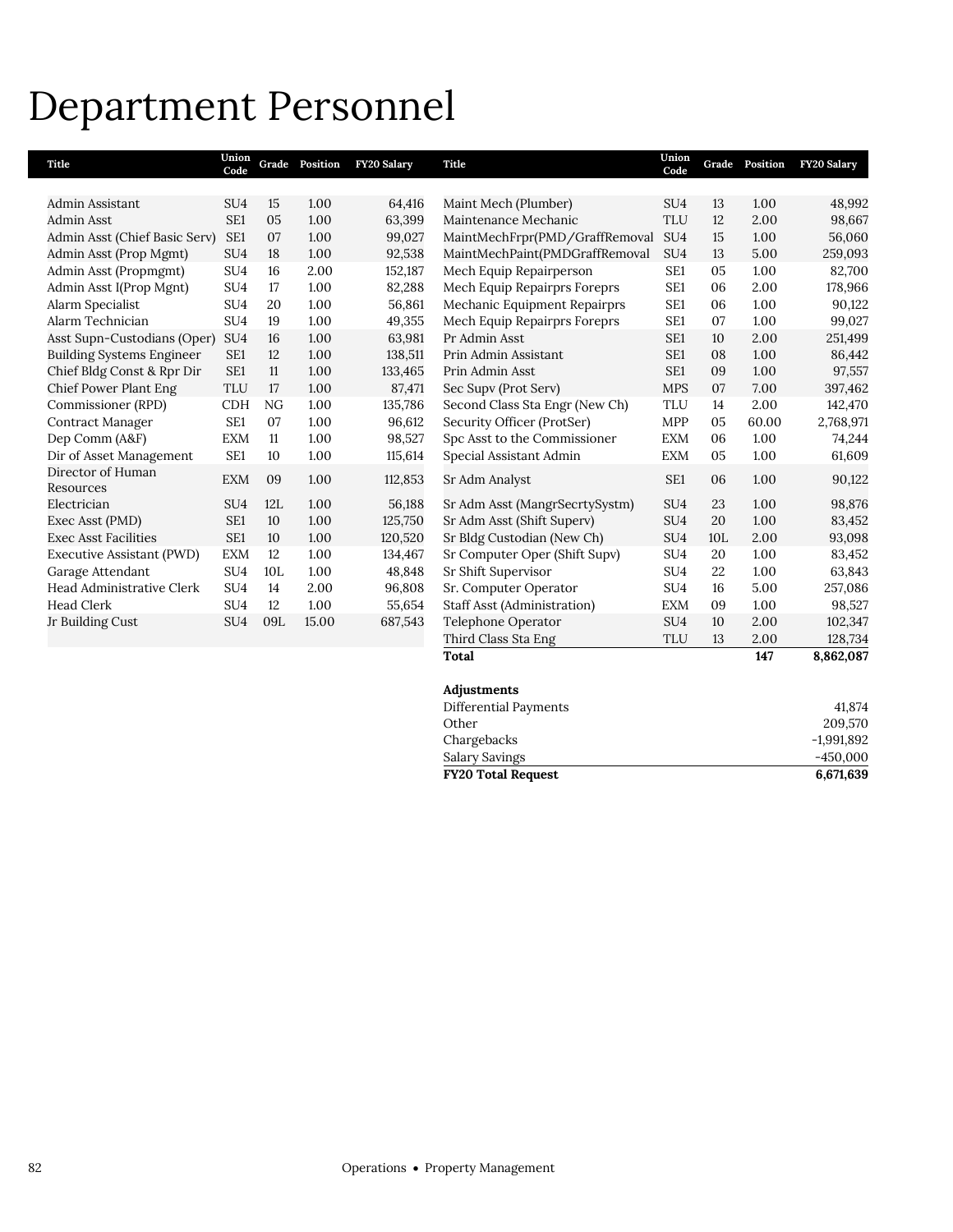# <span id="page-18-0"></span>Program 1. Administration

### **Vacant,** *Manager,* **Organization 180100**

#### **Program Description**

The Administration Program provides centralized administrative, fiscal, and human resource support services for the Public Property Cabinet. The program processes contracts, manages finances, implements human resource management policies and personnel paperwork, and monitors all budgetary actions through internal auditing of expenditures and revenue collections. In addition, it assists in efforts to enhance the effectiveness and efficiency of the Department's programs and activities.

| <b>Operating Budget</b>             | <b>Actual</b> '17    | <b>Actual</b> '18    | Approp '19           | <b>Budget '20</b>    |
|-------------------------------------|----------------------|----------------------|----------------------|----------------------|
| Personnel Services<br>Non Personnel | 1,717,667<br>221.594 | 1,926,736<br>348.456 | 1,994,000<br>246.053 | 1,702,002<br>209,698 |
| Total                               | 1,939,261            | 2,275,192            | 2,240,053            | 1,911,700            |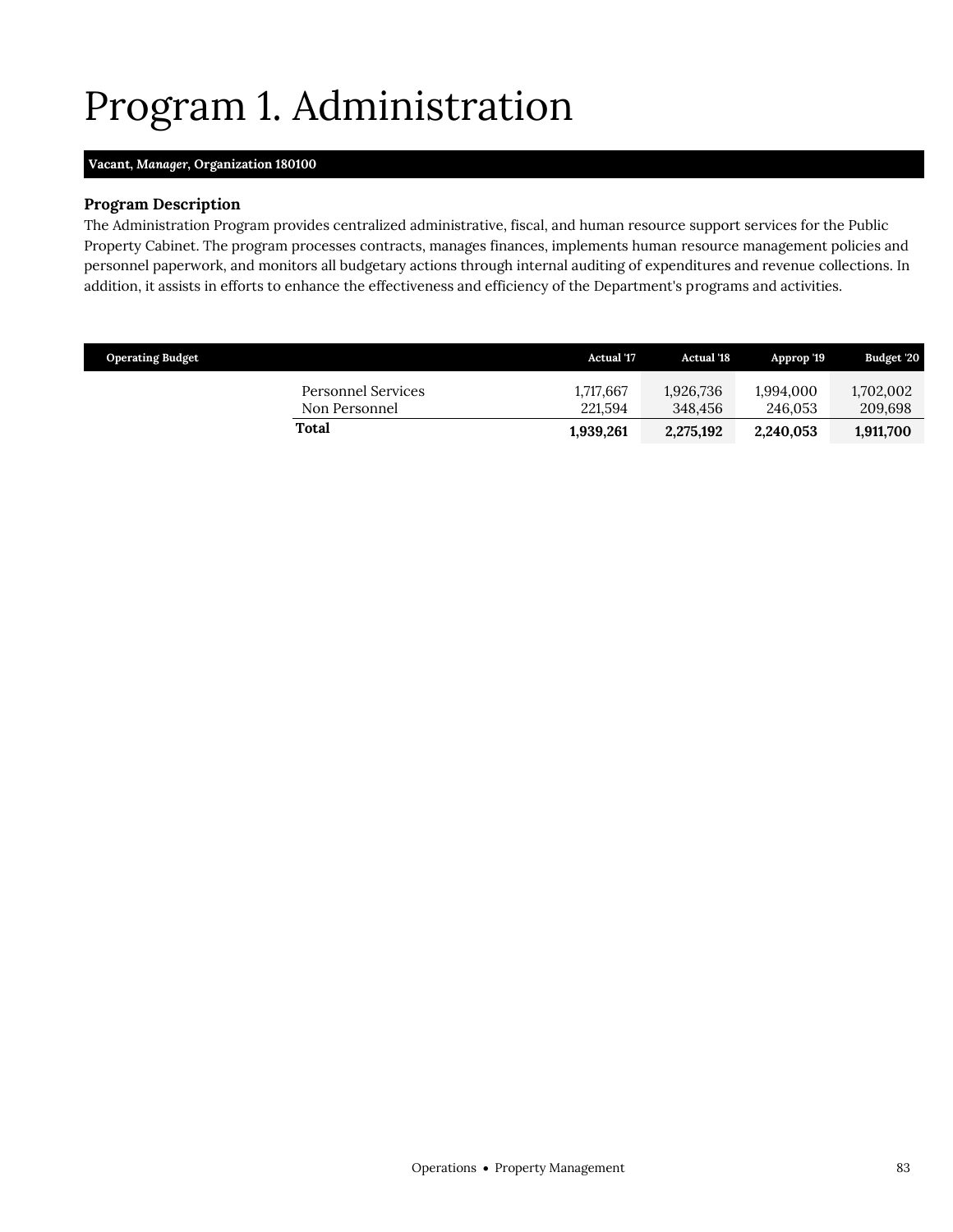# <span id="page-19-0"></span>Program 2. Building Operations

#### **Leon Graves,** *Manager,* **Organization 180200**

#### **Program Description**

The Building Operations Program provides for asset management and maintenance for Boston City Hall, municipal buildings, and historic structures. The Program is also responsible for graffiti removal from public and private property in the City of Boston. The program also provides maintenance and operational support for special events and celebrations held in municipal buildings managed by the Department.

| <b>Operating Budget</b> |                                                                                    | <b>Actual</b> '17      | <b>Actual</b> '18      | Approp '19             | Budget '20             |
|-------------------------|------------------------------------------------------------------------------------|------------------------|------------------------|------------------------|------------------------|
|                         | <b>Personnel Services</b><br>Non Personnel                                         | 1,278,599<br>5,889,162 | 1,431,585<br>5,948,718 | 1,423,008<br>6,652,124 | 1,752,561<br>6,971,661 |
|                         | <b>Total</b>                                                                       | 7,167,761              | 7,380,303              | 8,075,132              | 8,724,222              |
| Performance             |                                                                                    |                        |                        |                        |                        |
| $C_{0}$ al·             | To improve and maintain the operational condition of managed city-owned facilities |                        |                        |                        |                        |

#### **Goal:** To improve and maintain the operational condition of managed city-owned facilities

| <b>Performance Measures</b>                       | <b>Actual</b> '17 | <b>Actual '18</b> | Projected '19 | Target '20 |
|---------------------------------------------------|-------------------|-------------------|---------------|------------|
| % of locksmith requests closed<br>within 48 hours | 89%               | 87%               | 91%           | 80%        |
| % of plumbing requests closed<br>within 48 hours  | 67%               | 42%               | 90%           | 80%        |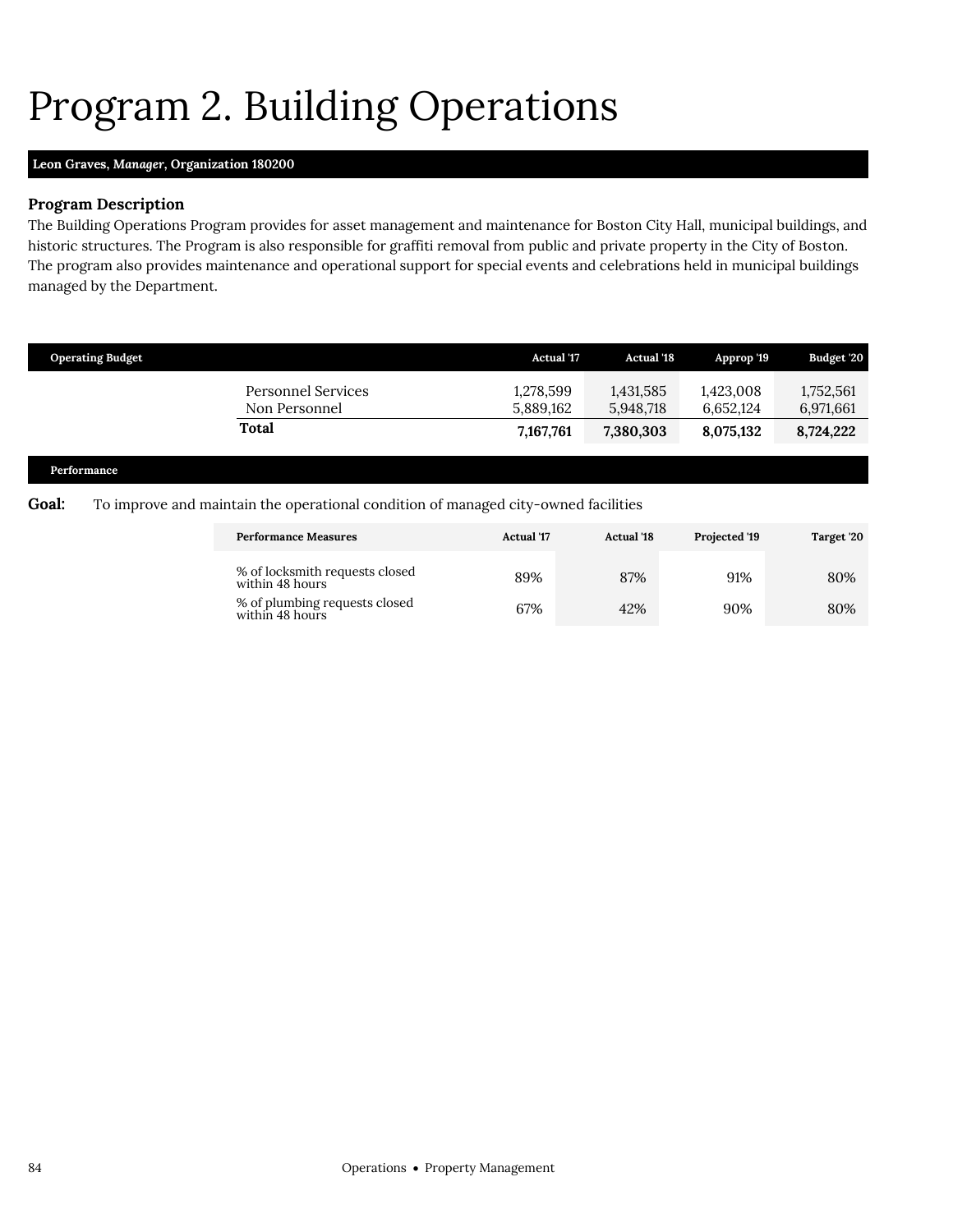## <span id="page-20-0"></span>Program 3. Alterations & Repair

#### **Carlene Laurent,** *Manager,* **Organization 180300**

#### **Program Description**

The Alterations and Repair Program performs and oversees non-capital alterations and repairs to City-owned facilities to meet the needs of building occupants, responds to emergency repair and hazardous waste removal needs, and ensures that all systems are functioning and that the facilities are environmentally safe. The program also preserves the useful life of City facilities and reduces operating costs by developing and implementing preventive maintenance programs.

| <b>Operating Budget</b> |                                     | <b>Actual '17</b>    | <b>Actual</b> '18    | Approp '19         | Budget '20           |
|-------------------------|-------------------------------------|----------------------|----------------------|--------------------|----------------------|
|                         | Personnel Services<br>Non Personnel | 580,147<br>4,460,031 | 692,079<br>1,942,805 | 713,171<br>911.215 | 747,854<br>1,538,919 |
|                         | <b>Total</b>                        | 5,040,178            | 2,634,884            | 1,624,386          | 2,286,773            |
| $\sim$<br>$\sim$        |                                     |                      |                      |                    |                      |

#### **Performance**

#### **Goal:** To improve and maintain the operational condition of managed city-owned facilities

| <b>Performance Measures</b>                                                                | <b>Actual</b> '17 | <b>Actual</b> '18 | <b>Projected '19</b> | Target '20 |
|--------------------------------------------------------------------------------------------|-------------------|-------------------|----------------------|------------|
| % of maintenance repairs and<br>requests for City Hall handled<br>internally vs. by vendor | 92%               | 81%               | 96%                  | 98%        |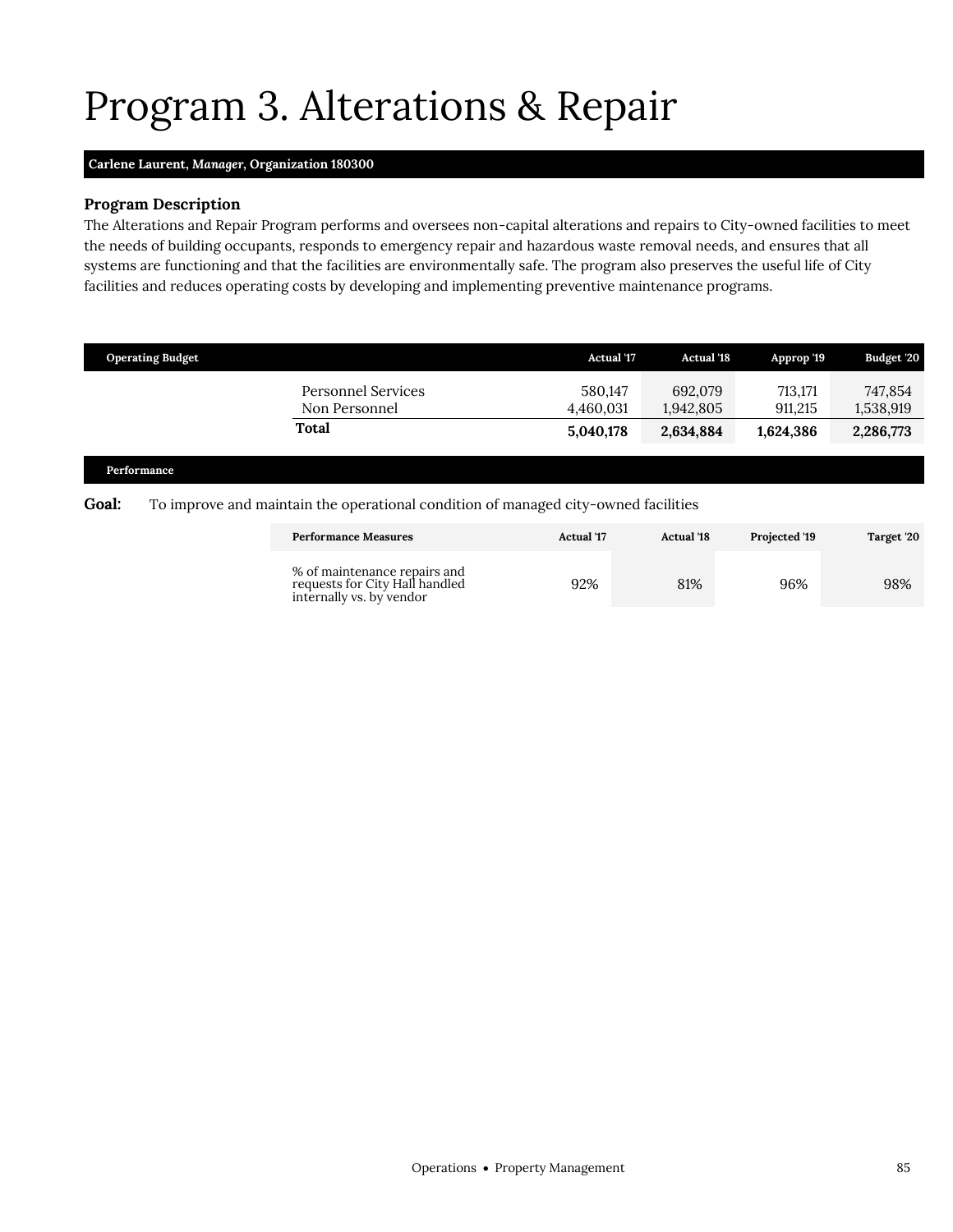## <span id="page-21-0"></span>Program 4. Enforcement

### **William G. Joyce,** *Manager,* **Organization 180400**

### **Program Description**

The Municipal Protective Services Division (MPSD) protects City property from vandalism, arson, and theft in City buildings.

| <b>Operating Budget</b>             | <b>Actual</b> '17    | <b>Actual '18</b>    | Approp '19           | Budget '20           |
|-------------------------------------|----------------------|----------------------|----------------------|----------------------|
| Personnel Services<br>Non Personnel | 3.185.419<br>263.786 | 2,486,009<br>366,708 | 2,239,220<br>238.617 | 2,333,965<br>188,684 |
| Total                               | 3,449,205            | 2,852,717            | 2,477,837            | 2,522,649            |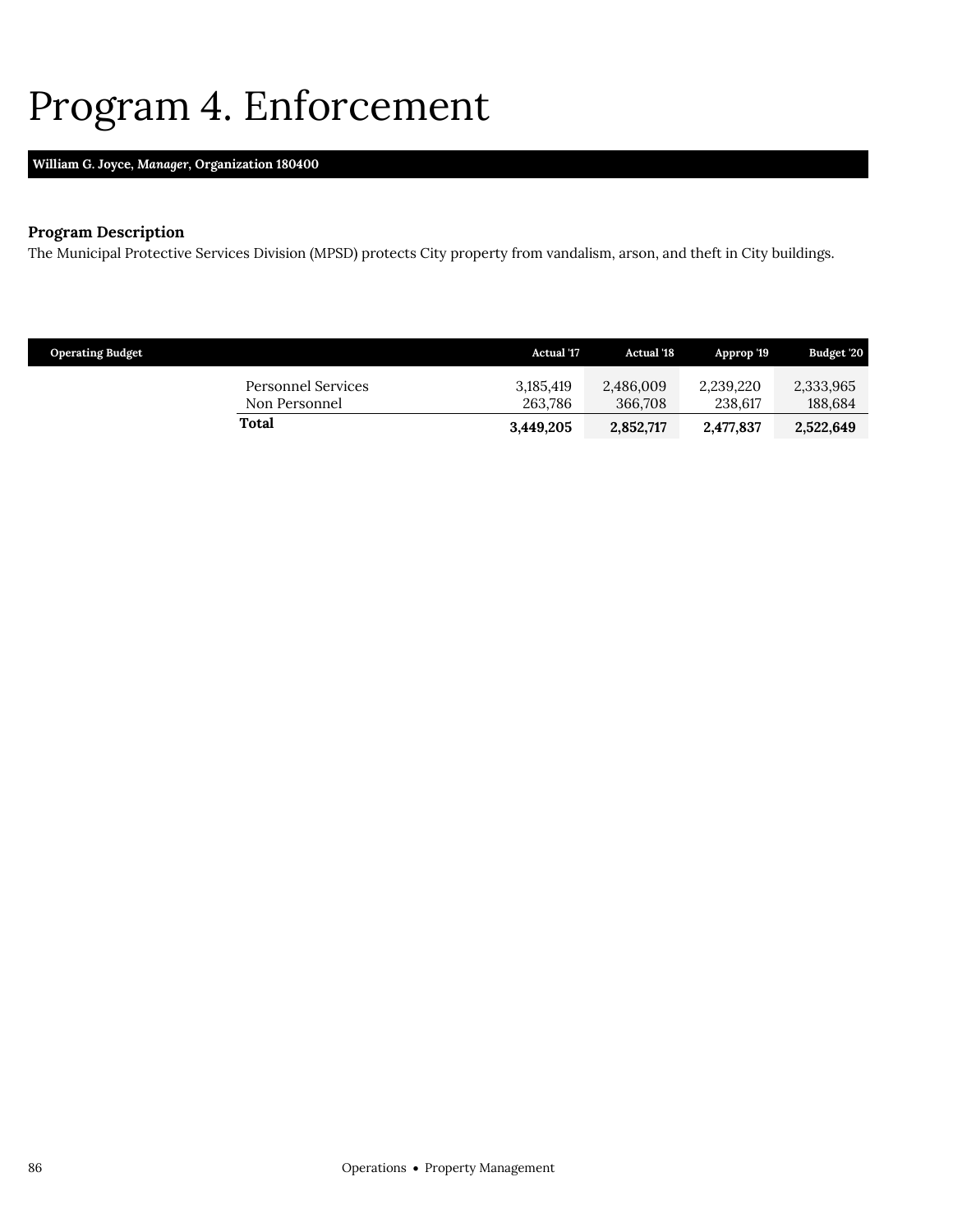# <span id="page-22-0"></span>Program 5. Security Systems

### **John Gillis,** *Manager,* **Organization 180500**

### **Program Description**

The Security Systems Program monitors public buildings for safety and security violations, coordinates an effective response by the Municipal Protective Services Division (MPSD) as well as other public safety agencies of the City of Boston, installs, maintains, and monitors fire and intrusion alarms in public buildings, and installs and monitors temporary alarm systems to protect various projects.

| <b>Operating Budget</b>             | <b>Actual</b> '17 | <b>Actual</b> '18 | Approp '19        | Budget '20        |
|-------------------------------------|-------------------|-------------------|-------------------|-------------------|
| Personnel Services<br>Non Personnel | 773.932<br>43.394 | 777,158<br>35.341 | 805.964<br>57.616 | 745.944<br>57,096 |
| Total                               | 817.326           | 812.499           | 863.580           | 803.040           |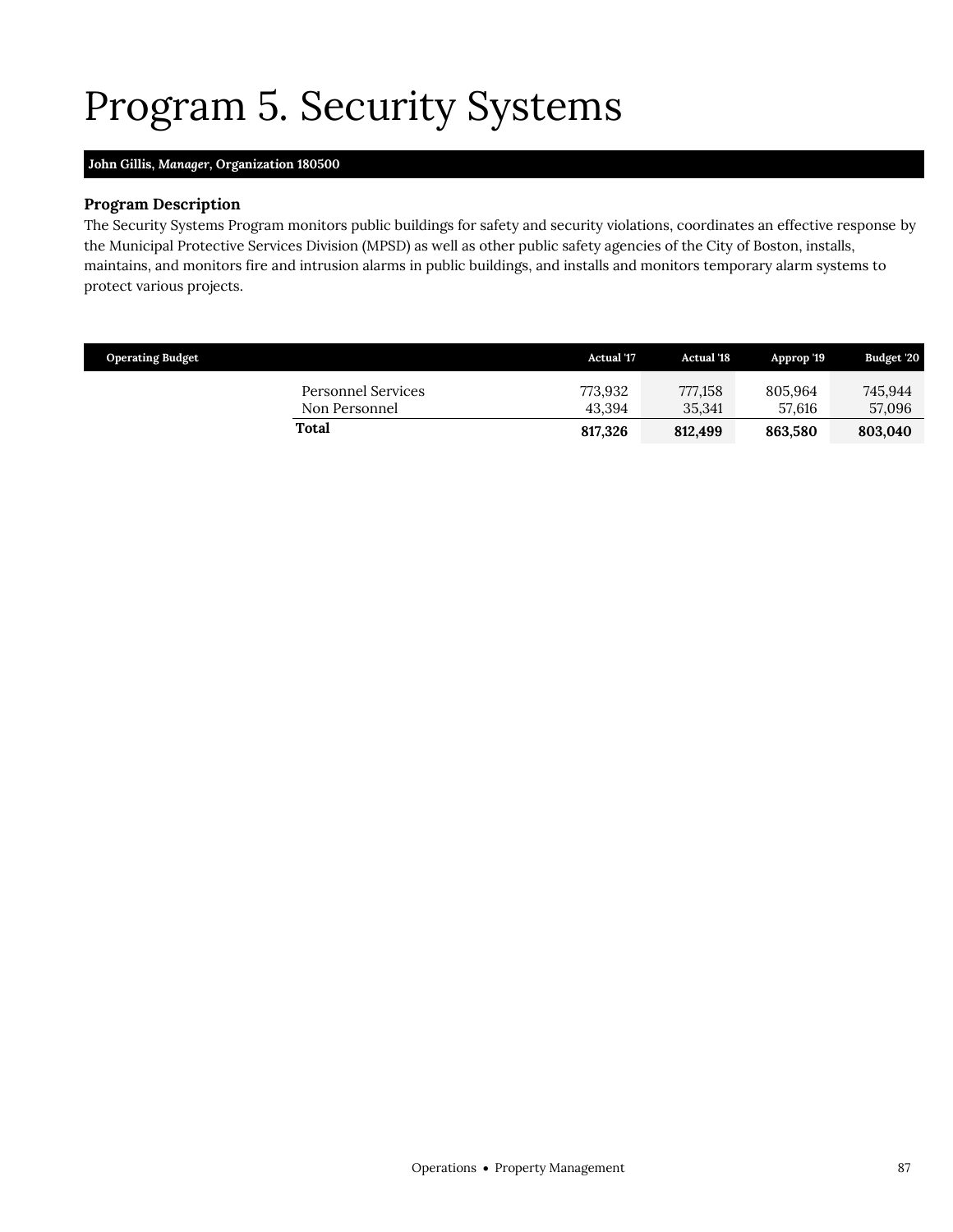# <span id="page-23-0"></span>Program 7. Building Systems

### **John Sinagra,** *Manager,* **Organization 180700**

### **Program Description**

The Building Systems program is responsible for all mechanical systems in Boston City Hall and at 52 other City-owned buildings. Responsibilities include preventive maintenance and incidental repairs to heating, ventilation, and air conditioning (HVAC).

| <b>Operating Budget</b> |                                     | <b>Actual '17</b>    | <b>Actual '18</b>    | Approp '19           | Budget '20           |
|-------------------------|-------------------------------------|----------------------|----------------------|----------------------|----------------------|
|                         | Personnel Services<br>Non Personnel | 714,237<br>1,427,081 | 733.212<br>1,239,172 | 861,153<br>1,658,177 | 889,315<br>1,658,201 |
|                         | Total                               | 2,141,318            | 1,972,384            | 2,519,330            | 2,547,516            |
| Performance             |                                     |                      |                      |                      |                      |

### **Goal:** Maintain heating ventilation and air condition (HVAC) system in proper working order

| <b>Performance Measures</b>                           | <b>Actual</b> '17<br><b>Actual</b> '18 |     | Projected '19 | Target '20 |
|-------------------------------------------------------|----------------------------------------|-----|---------------|------------|
| # of preventive<br>maintenance/corrective maintenance | 80                                     | 42  | 63            | 80         |
| % of HVAC breakdowns corrected<br>within 8 hours      | 82%                                    | 79% | 81%           | 80%        |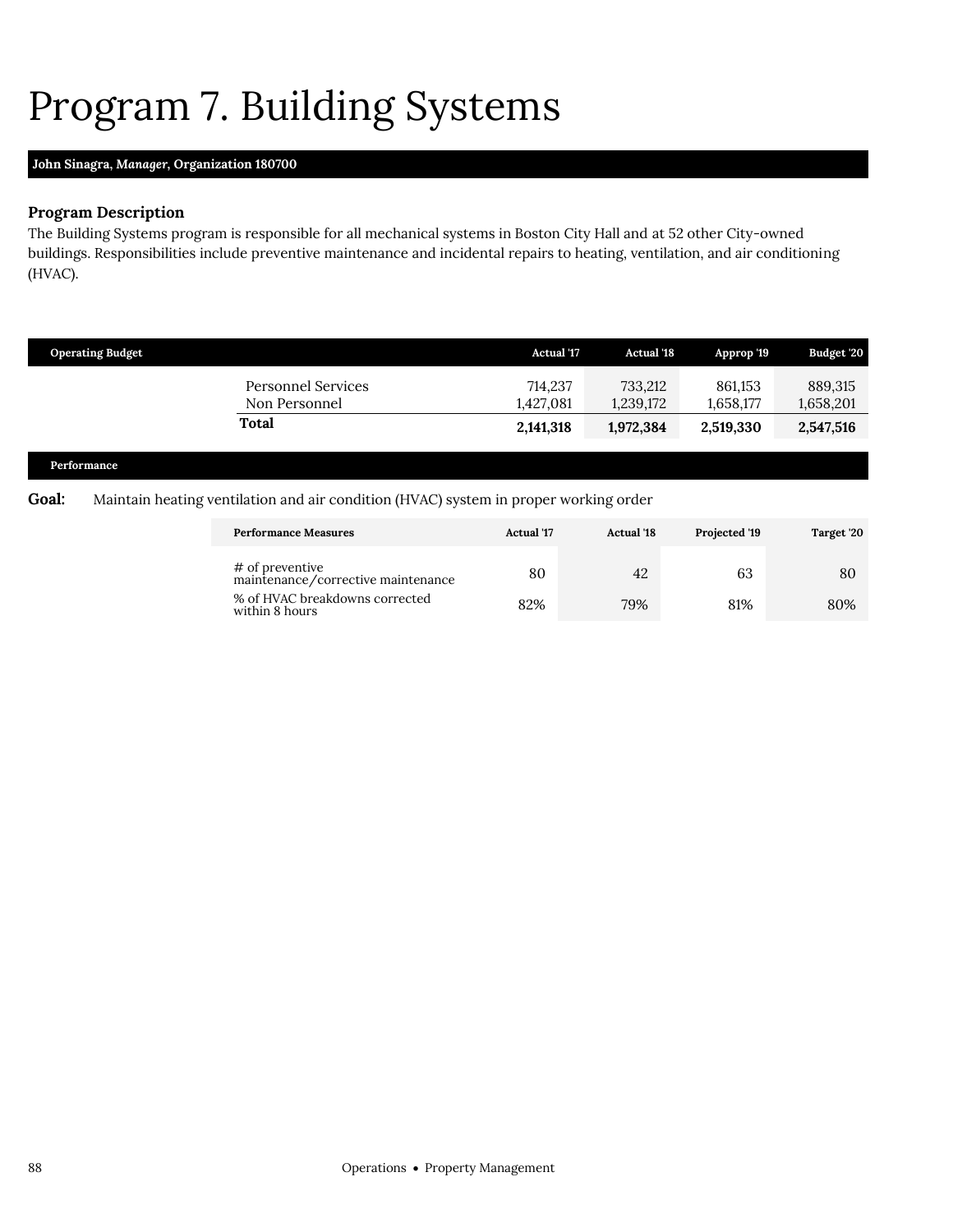# Property Management Capital Budget

### **Overview**

On-going investments in municipal structures, historic buildings and other city-owned properties ensure the City's facilities are well-maintained and managed. Asset preservation is of the utmost importance as Fiscal Year 2020 capital investments support a number of new and ongoing initiatives across the city.

#### **FY20 Major Initiatives**

- Masonry repairs on the Congress Street wall will be complete and construction will begin on the plaza that will support planned renovations to the North Plaza.
- Phase 1 construction on City Hall Plaza will begin which will include a new public entrance on the North Plaza, extensive repairs and improvements to the plaza, accessibility upgrades which include a universally accessible ramp at the plaza entrance, and a children's play area.
- Demolition, abatement and build out of floors 2-6 at 26 Court Street will continue. Design will begin to the envelope of the building, including masonry repairs and window replacement.
- Repairs at Faneuil Hall that include preservation of brownstone, and repairs to historic doors and window will continue.
- Energy efficiency projects, including an upgrade of the HVAC system will proceed at City Hall.

| <b>Capital Budget Expenditures</b> | <b>Total Actual '17</b> | <b>Total Actual '18</b> | <b>Estimated '19</b> | <b>Total Projected</b><br>$20^{\circ}$ |
|------------------------------------|-------------------------|-------------------------|----------------------|----------------------------------------|
| <b>Total Department</b>            | 3,538,265               | 6.847.224               | 16.659.500           | 26,369,542                             |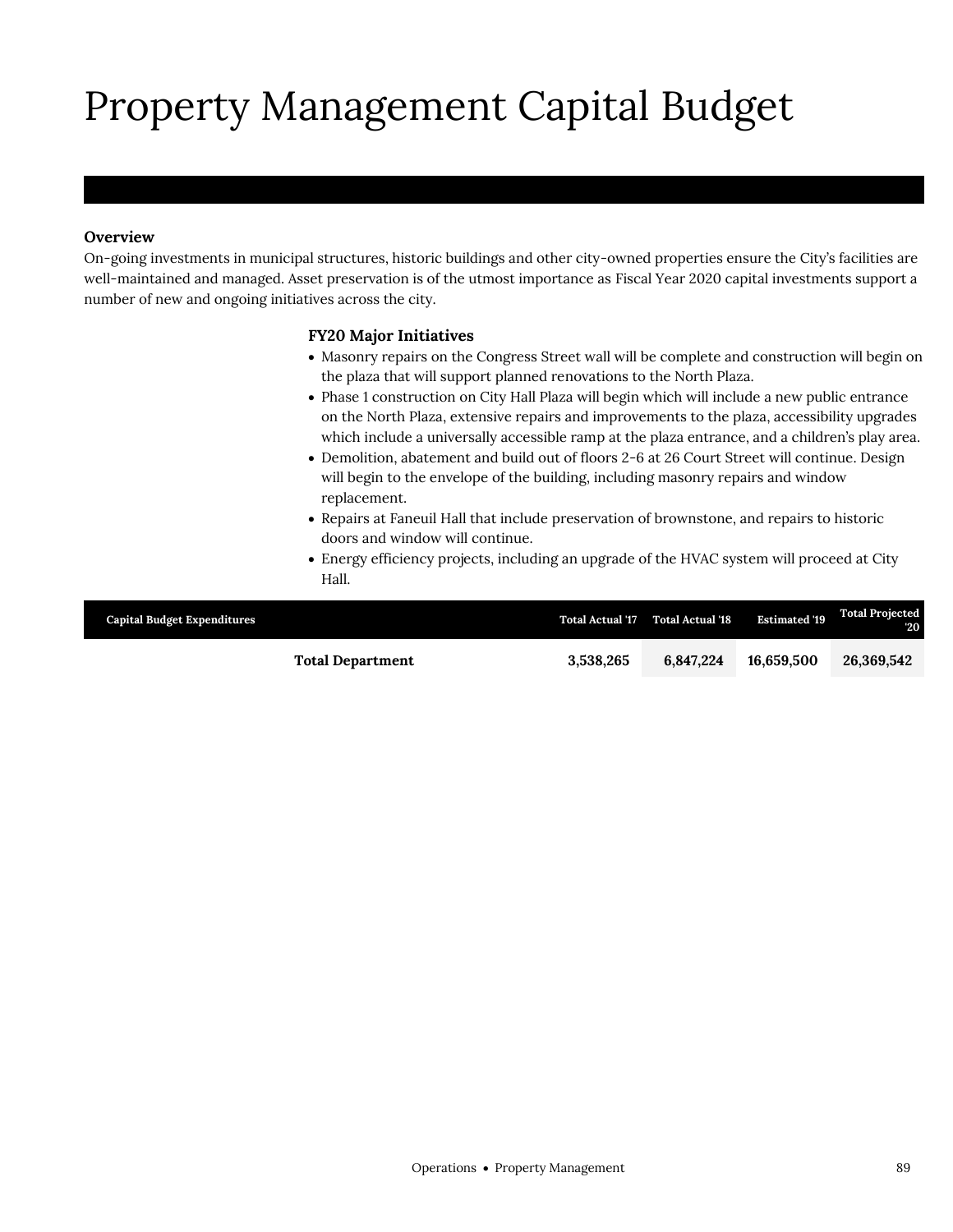#### **201 RIVERMOOR GENERATOR**

#### **Project Mission**

Install new backup generator.

**Managing Department, Public Facilities Department Status, To Be Scheduled Location, West Roxbury Operating Impact, No** 

**Authorizations**

|                                          |          |                |             | Non Capital |          |
|------------------------------------------|----------|----------------|-------------|-------------|----------|
| Source                                   | Existing | <b>FY20</b>    | Future      | Fund        | Total    |
| City Capital                             | 600,000  | 0              |             | 0           | 600,000  |
| Grants/Other                             |          | 0              |             |             | O        |
| Total                                    | 600,000  | $\overline{0}$ | 0           | 0           | 600,000  |
| <b>Expenditures (Actual and Planned)</b> |          |                |             |             |          |
|                                          | Thru     |                |             |             |          |
| Source                                   | 6/30/18  | <b>FY19</b>    | <b>FY20</b> | FY21-24     | Total    |
| City Capital                             |          | $\Omega$       | 0           | 600,000     | 600,000  |
| Grants/Other                             | O        | 0              |             |             | $\theta$ |
| Total                                    |          | 0              |             | 600,000     | 600,000  |

#### **26 COURT STREET**

#### **Project Mission**

Renovate building to improve envelope (roof, new windows, masonry repair) and upgrade interior. **Managing Department, Public Facilities Department Status, In Construction Location, Financial District/Downtown Operating Impact, No** 

| <b>Authorizations</b>                    |            |             |             |              |              |
|------------------------------------------|------------|-------------|-------------|--------------|--------------|
|                                          |            |             |             | Non Capital  |              |
| Source                                   | Existing   | <b>FY20</b> | Future      | Fund         | Total        |
| City Capital                             | 28,245,558 | 0           | 0           | $\mathbf{0}$ | 28, 245, 558 |
| Grants/Other                             | 50,000     | 0           |             | $\theta$     | 50,000       |
| Total                                    | 28,295,558 | $\Omega$    | $\Omega$    | $\Omega$     | 28,295,558   |
| <b>Expenditures (Actual and Planned)</b> |            |             |             |              |              |
|                                          | Thru       |             |             |              |              |
| Source                                   | 6/30/18    | <b>FY19</b> | <b>FY20</b> | FY21-24      | Total        |
| City Capital                             | 2,347,626  | 2,500,000   | 7,000,000   | 16,397,932   | 28,245,558   |
| Grants/Other                             | 0          | 50,000      |             | $\theta$     | 50,000       |
| Total                                    | 2,347,626  | 2,550,000   | 7,000,000   | 16,397,932   | 28,295,558   |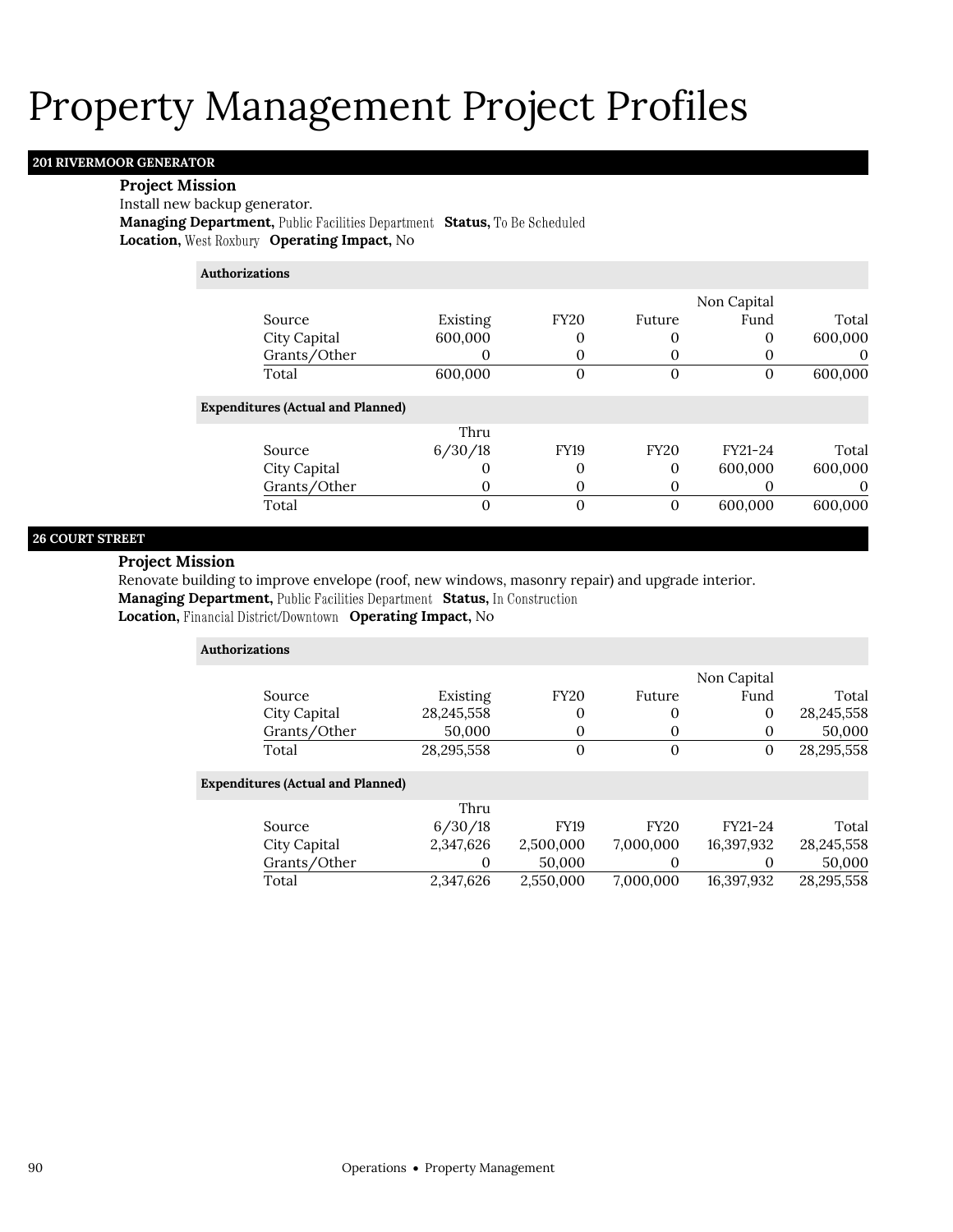### **ARCHIVES PRESERVATION NEEDS**

### **Project Mission**

Prepare a long-range preservation plan to address the storage requirements of the City's Archives and Records Management permanent collections including lighting controls, fire suppression, and temperature and humidity controls.

**Managing Department, Public Facilities Department Status, Study Underway Location, West Roxbury Operating Impact, No** 

| <b>Authorizations</b>                    |           |                |             |             |           |
|------------------------------------------|-----------|----------------|-------------|-------------|-----------|
|                                          |           |                |             | Non Capital |           |
| Source                                   | Existing  | <b>FY20</b>    | Future      | Fund        | Total     |
| City Capital                             | 1,575,000 | 0              | 0           | 0           | 1,575,000 |
| Grants/Other                             | 0         | 0              | 0           | $\theta$    | $\theta$  |
| Total                                    | 1,575,000 | $\overline{0}$ | $\mathbf 0$ | 0           | 1,575,000 |
| <b>Expenditures (Actual and Planned)</b> |           |                |             |             |           |
|                                          | Thru      |                |             |             |           |
| Source                                   | 6/30/18   | <b>FY19</b>    | <b>FY20</b> | FY21-24     | Total     |
| City Capital                             | $\Omega$  | 50,000         | 400,000     | 1,125,000   | 1,575,000 |
| Grants/Other                             | 0         | 0              | 0           | $\theta$    | $\theta$  |
| Total                                    | $\Omega$  | 50,000         | 400,000     | 1,125,000   | 1,575,000 |

### **CITY HALL AND CITY HALL PLAZA**

#### **Project Mission**

Implement early action items from the City Hall Masterplan including masonry and roof repairs, HVAC improvements, and construction of Phase 1 which includes a new public entrance on the north plaza, accessibility upgrades, and extensive plaza renovations.

**Managing Department, Public Facilities Department Status, In Design Location, Operating Impact,** No

| Authorizations |                                          |            |             |              |             |             |
|----------------|------------------------------------------|------------|-------------|--------------|-------------|-------------|
|                |                                          |            |             |              | Non Capital |             |
|                | Source                                   | Existing   | <b>FY20</b> | Future       | Fund        | Total       |
|                | City Capital                             | 60,300,000 | 50,000,000  | 0            | 0           | 110,300,000 |
|                | Grants/Other                             | 23,273     | 0           | $\mathbf{0}$ | 0           | 23,273      |
|                | Total                                    | 60,323,273 | 50,000,000  | $\mathbf 0$  | 0           | 110,323,273 |
|                | <b>Expenditures (Actual and Planned)</b> |            |             |              |             |             |
|                |                                          | Thru       |             |              |             |             |
|                | Source                                   | 6/30/18    | <b>FY19</b> | <b>FY20</b>  | FY21-24     | Total       |
|                | City Capital                             | 2,082,089  | 10,000,000  | 15,000,000   | 83,217,911  | 110,300,000 |
|                | Grants/Other                             | 0          | 0           | 23,273       |             | 23,273      |
|                | Total                                    | 2,082,089  | 10,000,000  | 15,023,273   | 83,217,911  | 110,323,273 |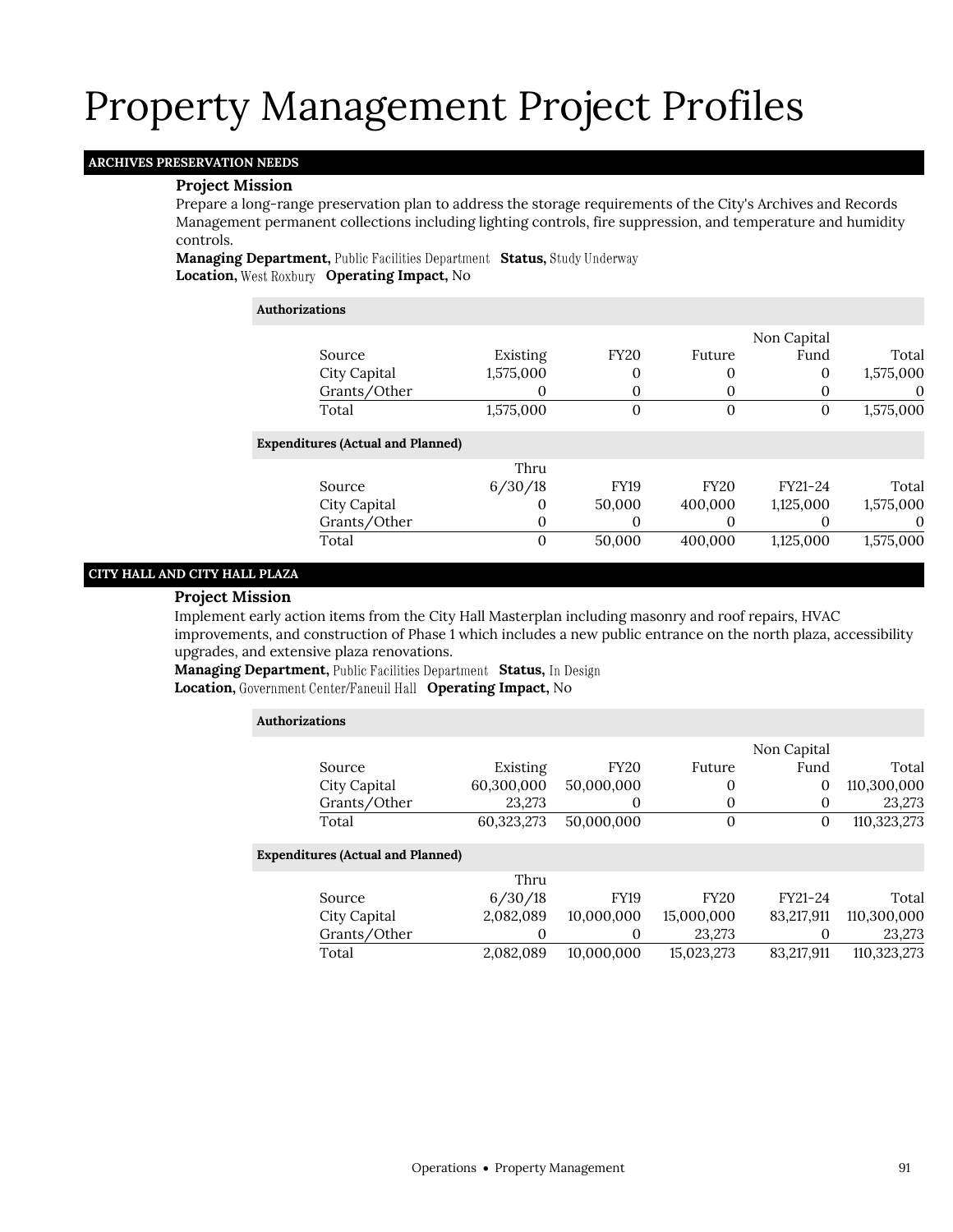### **EAST EAGLE STREET SHORELINE**

#### **Project Mission**

Shoreline stabilization along Chelsea Creek near East Eagle Street. **Managing Department, Public Facilities Department Status, To Be Scheduled Location, East Boston Operating Impact, No** 

| <b>Authorizations</b>                    |          |             |             |             |         |
|------------------------------------------|----------|-------------|-------------|-------------|---------|
|                                          |          |             |             | Non Capital |         |
| Source                                   | Existing | <b>FY20</b> | Future      | Fund        | Total   |
| City Capital                             | 270,000  | 0           | 0           | 0           | 270,000 |
| Grants/Other                             |          | 0           | 0           | 0           | 0       |
| Total                                    | 270,000  | 0           | $\Omega$    | $\Omega$    | 270,000 |
| <b>Expenditures (Actual and Planned)</b> |          |             |             |             |         |
|                                          | Thru     |             |             |             |         |
| Source                                   | 6/30/18  | <b>FY19</b> | <b>FY20</b> | FY21-24     | Total   |
| City Capital                             |          | 0           | 100,000     | 170,000     | 270,000 |
| Grants/Other                             |          | 0           | 0           | 0           | 0       |
| Total                                    | $\Omega$ | $\Omega$    | 100,000     | 170,000     | 270,000 |

### **FAMILY JUSTICE CENTER REPAIRS**

#### **Project Mission**

Building envelope improvements. Upgrade elevator.

**Managing Department, Public Facilities Department Status, To Be Scheduled** 

**Location, Operating Impact,** No

| <b>Authorizations</b>                    |          |                |             |              |           |
|------------------------------------------|----------|----------------|-------------|--------------|-----------|
|                                          |          |                |             | Non Capital  |           |
| Source                                   | Existing | <b>FY20</b>    | Future      | Fund         | Total     |
| City Capital                             | 350,500  | $\mathbf 0$    | 1,935,500   | $\mathbf{0}$ | 2,286,000 |
| Grants/Other                             |          | 0              | O           | $\theta$     | $\theta$  |
| Total                                    | 350,500  | $\mathbf{0}$   | 1,935,500   | $\mathbf{0}$ | 2,286,000 |
| <b>Expenditures (Actual and Planned)</b> |          |                |             |              |           |
|                                          | Thru     |                |             |              |           |
| Source                                   | 6/30/18  | <b>FY19</b>    | <b>FY20</b> | FY21-24      | Total     |
| City Capital                             | $\theta$ | 0              | 25,000      | 2,261,000    | 2,286,000 |
| Grants/Other                             | O        | $\mathbf{0}$   |             | O            | $\theta$  |
| Total                                    | 0        | $\overline{0}$ | 25,000      | 2,261,000    | 2,286,000 |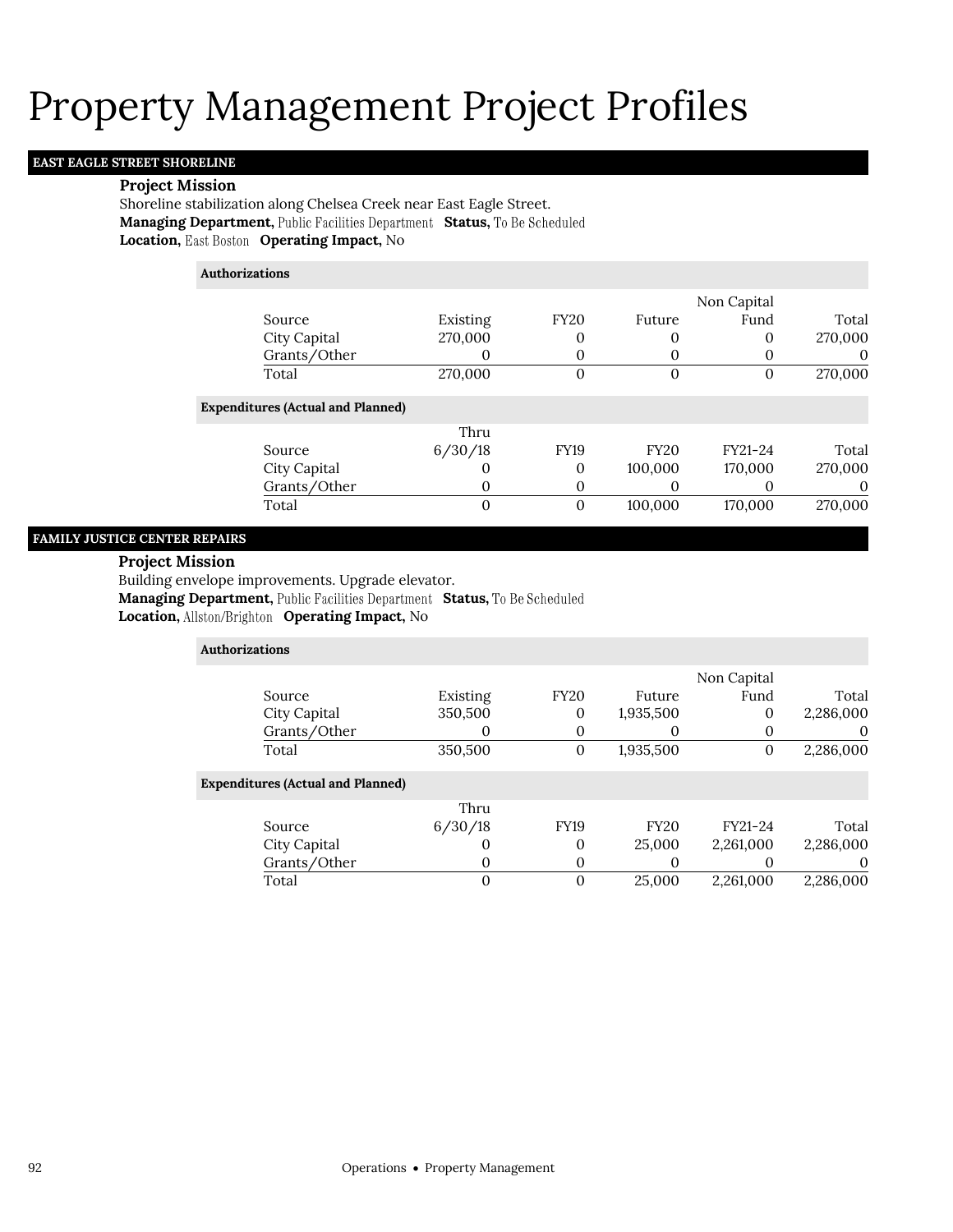### **FANEUIL HALL**

#### **Project Mission**

Repair brownstone, historic doors and windows. **Managing Department, Public Facilities Department Status, In Construction Location, Operating Impact,** No

#### **Authorizations**

|                                          |                   |             |             | Non Capital |           |
|------------------------------------------|-------------------|-------------|-------------|-------------|-----------|
| Source                                   | Existing          | <b>FY20</b> | Future      | Fund        | Total     |
| City Capital                             | 2,438,000         | 0           | 0           | 0           | 2,438,000 |
| Grants/Other                             |                   | 0           |             |             | $\theta$  |
| Total                                    | 2,438,000         | 0           | $\Omega$    | 0           | 2,438,000 |
| <b>Expenditures (Actual and Planned)</b> |                   |             |             |             |           |
|                                          | Thru              |             |             |             |           |
| Source                                   | 6/30/18           | <b>FY19</b> | <b>FY20</b> | FY21-24     | Total     |
| City Capital                             | 116,731           | 1,000,000   | 1,321,269   | 0           | 2,438,000 |
| Grants/Other                             | $\mathbf{\Omega}$ | 0           | $\theta$    |             |           |
| Total                                    | 116,731           | 1,000,000   | 1,321,269   |             | 2,438,000 |

#### **MUNICIPAL FACILITY REPAIRS**

#### **Project Mission**

Building renovations at various municipal buildings including City Hall, 26 Court Street, and 1010 Massachusetts Avenue.

**Managing Department, Public Facilities Department Status, New Project Location, Various neighborhoods Operating Impact, No** 

| Authorizations                           |          |             |             |              |            |
|------------------------------------------|----------|-------------|-------------|--------------|------------|
|                                          |          |             |             | Non Capital  |            |
| Source                                   | Existing | <b>FY20</b> | Future      | Fund         | Total      |
| City Capital                             | $\theta$ | 35,000,000  | 0           | $\mathbf{0}$ | 35,000,000 |
| Grants/Other                             |          | O           | $\theta$    |              | $\theta$   |
| Total                                    | 0        | 35,000,000  | $\Omega$    | $\theta$     | 35,000,000 |
| <b>Expenditures (Actual and Planned)</b> |          |             |             |              |            |
|                                          | Thru     |             |             |              |            |
| Source                                   | 6/30/18  | <b>FY19</b> | <b>FY20</b> | FY21-24      | Total      |
| City Capital                             | $\theta$ | $\theta$    | 2,500,000   | 32,500,000   | 35,000,000 |
| Grants/Other                             | O        | 0           |             |              | $\theta$   |
| Total                                    | 0        | 0           | 2,500,000   | 32,500,000   | 35,000,000 |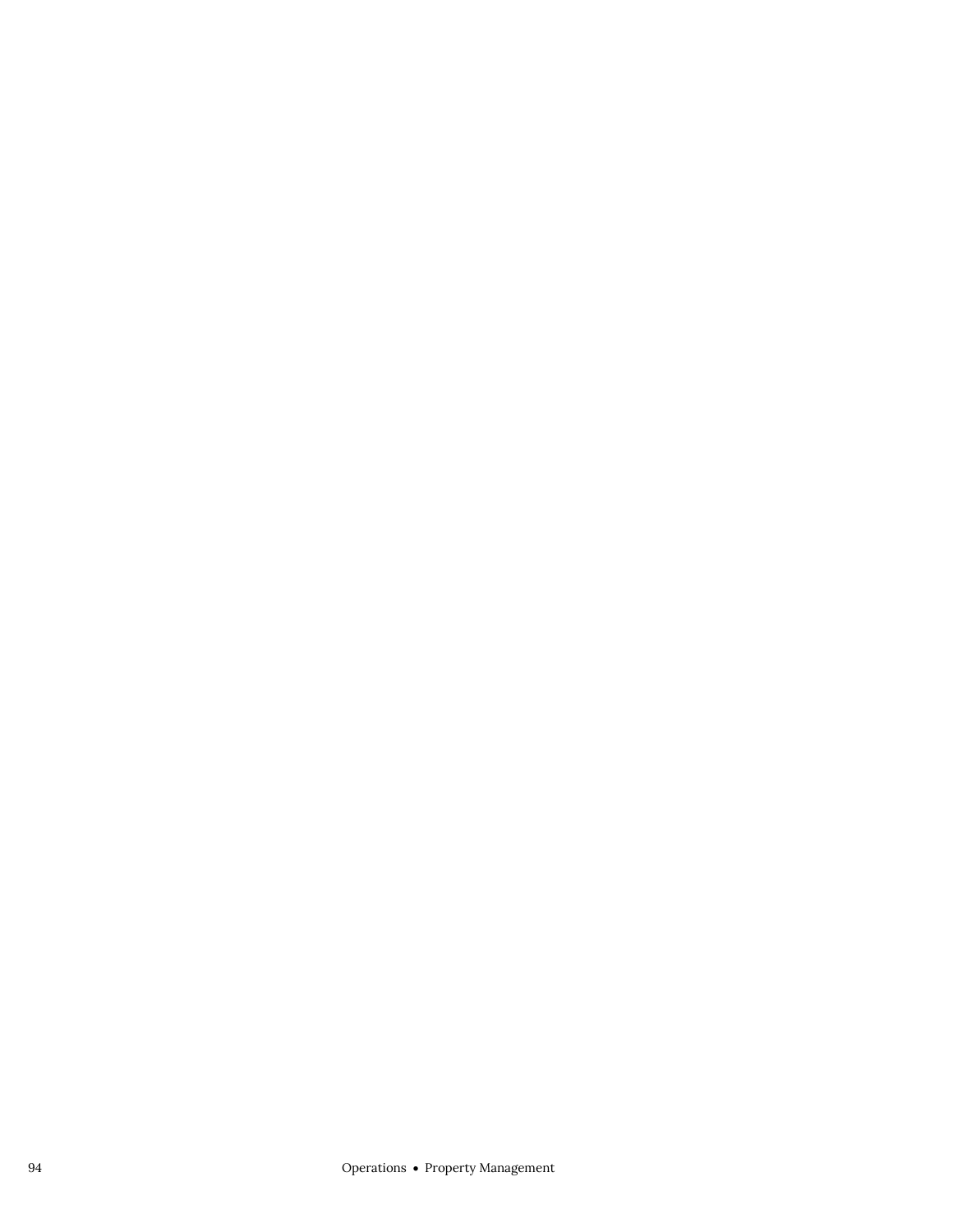# <span id="page-30-0"></span>Public Facilities Department Operating Budget

#### **Patricia M. Lyons,** *Director,* **Appropriation 181000**

#### **Department Mission**

Public Facilities Department

The Public Facilities Department seeks to execute the most efficient and economical construction and alterations of municipal buildings. The Public Facilities Department is under charge of a three member board known as the Public Facilities Commission appointed by the Mayor.

#### **Selected Performance Goals**

#### **PFD Capital Construction**

- Accelerate front end administration of projects, thereby helping projects stay on schedule.
- Accurately estimate construction costs and yearly escalation.
- Keep change order costs under control, keeping projects on budget.

| <b>Operating Budget</b> | Program Name                        | <b>Total Actual '17</b> |                      | Total Actual '18 Total Approp '19 Total Budget '20 |                      |
|-------------------------|-------------------------------------|-------------------------|----------------------|----------------------------------------------------|----------------------|
|                         | <b>PFD Capital Construction</b>     | 5,294,852               | 5,449,174            | 6,772,671                                          | 7,169,689            |
|                         | Total                               | 5,294,852               | 5,449,174            | 6,772,671                                          | 7,169,689            |
|                         |                                     |                         |                      |                                                    |                      |
| <b>Operating Budget</b> |                                     | <b>Actual</b> '17       | <b>Actual '18</b>    | Approp '19                                         | Budget '20           |
|                         | Personnel Services<br>Non Personnel | 5,141,970<br>152,882    | 5,062,271<br>386,903 | 6,474,592<br>298,079                               | 6,857,557<br>312,132 |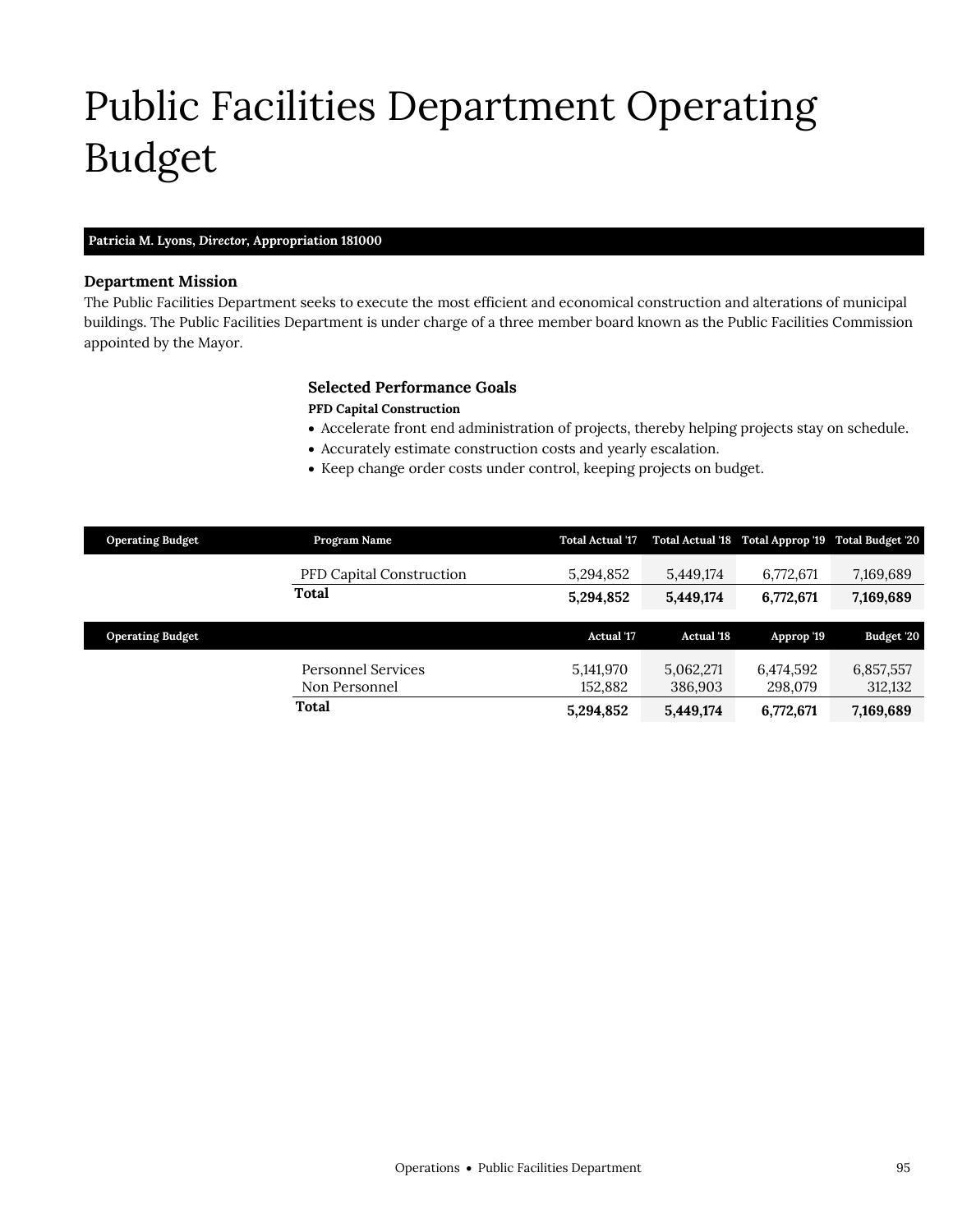# Public Facilities Department Operating Budget



#### **Authorizing Statutes**

 Enabling Legislation, 1966. Mass Acts Ch 642.

#### **Description of Services**

The Public Facilities Department is responsible for the coordination of capital improvement projects for approximately 370 buildings within its jurisdiction.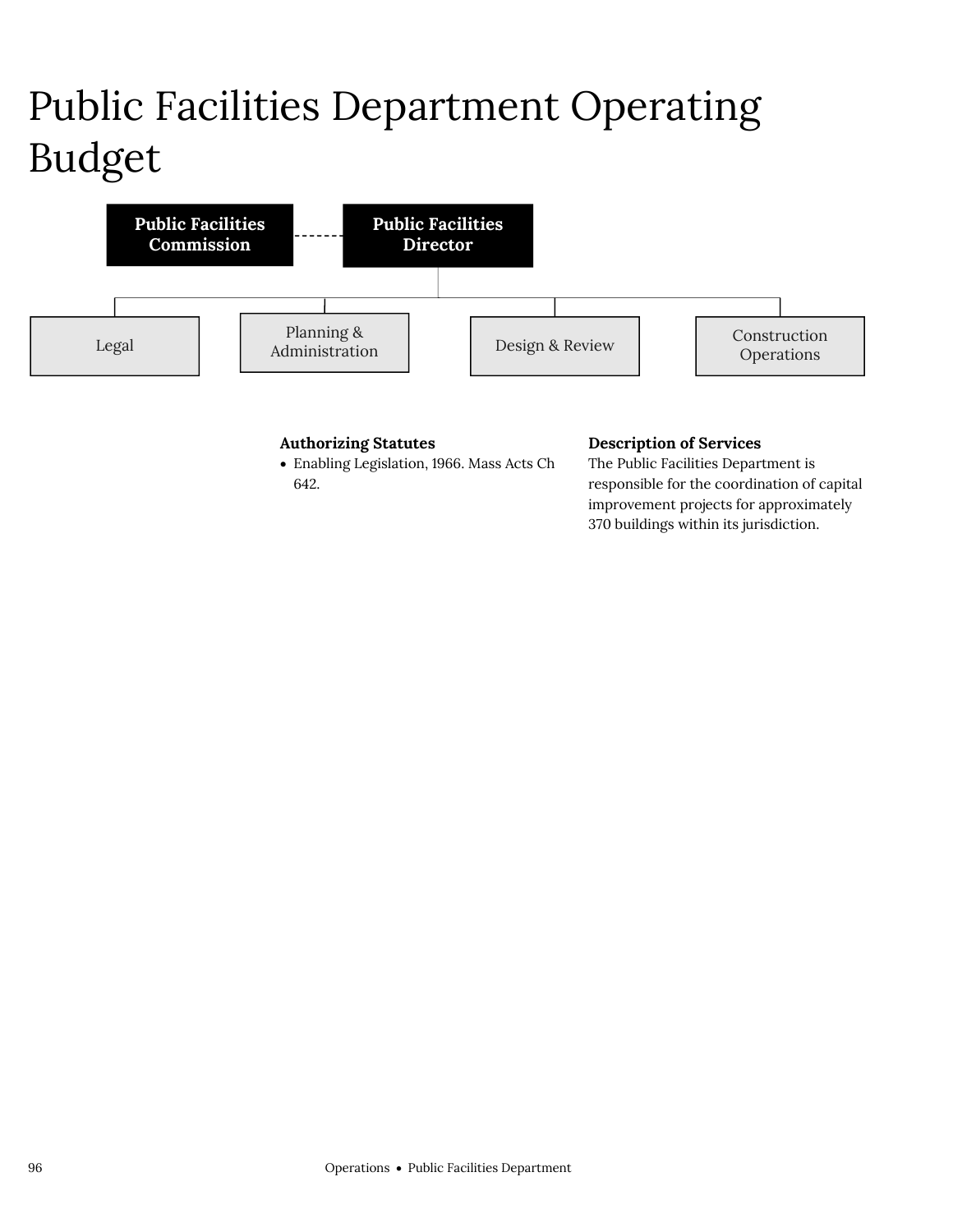# Department History

| <b>Personnel Services</b>                                               | FY17 Expenditure                 | FY18 Expenditure                     | <b>FY19 Appropriation</b> | FY20 Adopted                         | $Inc/Dec$ 19 vs 20                 |
|-------------------------------------------------------------------------|----------------------------------|--------------------------------------|---------------------------|--------------------------------------|------------------------------------|
| 51000 Permanent Employees                                               | 5,009,747                        | 4,991,835                            | 6,349,092                 | 6,757,557                            | 408,465                            |
| 51100 Emergency Employees                                               | $\mathbf{0}$                     | $\mathbf{0}$                         | $\mathbf{0}$              | 0                                    | 0                                  |
| 51200 Overtime                                                          | 109,147                          | 70,436                               | 125,500                   | 100,000                              | $-25,500$                          |
| 51600 Unemployment Compensation<br>51700 Workers' Compensation          | 23,076<br>$\mathbf{0}$           | 0<br>$\mathbf{0}$                    | 0<br>$\mathbf{0}$         | 0<br>$\mathbf{0}$                    | $\mathbf{0}$<br>$\boldsymbol{0}$   |
| <b>Total Personnel Services</b>                                         | 5,141,970                        | 5,062,271                            | 6,474,592                 | 6,857,557                            | 382,965                            |
| <b>Contractual Services</b>                                             | FY17 Expenditure                 | FY18 Expenditure                     | FY19 Appropriation        | FY20 Adopted                         | $Inc/Dec 19$ vs $20$               |
| 52100 Communications                                                    | 0                                | 3,540                                | 48,225                    | 48,225                               | 0                                  |
| 52200 Utilities                                                         | $\boldsymbol{0}$                 | 0                                    | $\mathbf{0}$              | 0                                    | $\boldsymbol{0}$                   |
| 52400 Snow Removal                                                      | 0                                | 0                                    | $\boldsymbol{0}$          | 0                                    | 0                                  |
| 52500 Garbage/Waste Removal                                             | $\mathbf{0}$                     | $\mathbf{0}$                         | 1,000                     | 1,000                                | $\boldsymbol{0}$                   |
| 52600 Repairs Buildings & Structures                                    | 4,039                            | $\mathbf{0}$                         | 11,000                    | 11,000                               | $\overline{0}$                     |
| 52700 Repairs & Service of Equipment<br>52800 Transportation of Persons | 5,350<br>5,306                   | 14,428<br>6,035                      | 19,995<br>5,100           | 19,995<br>7,100                      | $\mathbf{0}$<br>2,000              |
| 52900 Contracted Services                                               | 70,786                           | 311,901                              | 161,615                   | 163,385                              | 1,770                              |
| <b>Total Contractual Services</b>                                       | 85,481                           | 335,904                              | 246,935                   | 250,705                              | 3,770                              |
| <b>Supplies &amp; Materials</b>                                         | <b>FY17 Expenditure</b>          | <b>FY18 Expenditure</b>              | <b>FY19 Appropriation</b> | FY20 Adopted                         | $Inc/Dec 19$ vs $20$               |
| 53000 Auto Energy Supplies                                              | 1,363                            | 1,542                                | 958                       | 1,493                                | 535                                |
| 53200 Food Supplies                                                     | 0                                | 0                                    | 0                         | 0                                    | $\boldsymbol{0}$                   |
| 53400 Custodial Supplies                                                | $\mathbf{0}$                     | $\mathbf{0}$                         | $\mathbf{0}$              | 0                                    | $\mathbf{0}$                       |
| 53500 Med, Dental, & Hosp Supply                                        | $\mathbf{0}$                     | $\mathbf{0}$                         | $\mathbf{0}$              | 0                                    | $\boldsymbol{0}$                   |
| 53600 Office Supplies and Materials                                     | 18,567                           | 26,570                               | 32,300                    | 32,300                               | $\overline{0}$                     |
| 53700 Clothing Allowance<br>53800 Educational Supplies & Mat            | $\mathbf{0}$<br>$\mathbf{0}$     | 1,750<br>0                           | 1,750<br>$\mathbf{0}$     | 1,750<br>0                           | $\overline{0}$<br>$\boldsymbol{0}$ |
|                                                                         |                                  |                                      |                           |                                      |                                    |
|                                                                         |                                  |                                      |                           |                                      |                                    |
| 53900 Misc Supplies & Materials                                         | 485                              | 2,519                                | 5,500                     | 5,500                                | $\mathbf{0}$<br>535                |
| <b>Total Supplies &amp; Materials</b>                                   | 20,415                           | 32,381                               | 40,508                    | 41,043                               |                                    |
| <b>Current Chgs &amp; Oblig</b>                                         | <b>FY17 Expenditure</b>          | <b>FY18 Expenditure</b>              | <b>FY19 Appropriation</b> | FY20 Adopted                         | $Inc/Dec 19$ vs $20$               |
| 54300 Workers' Comp Medical                                             | 0                                | 0                                    | 0                         | 0                                    | 0                                  |
| 54400 Legal Liabilities                                                 | $\mathbf{0}$                     | 0                                    | 0                         | 0                                    | 0                                  |
| 54500 Aid To Veterans                                                   | $\boldsymbol{0}$<br>$\mathbf{0}$ | $\boldsymbol{0}$                     | 0<br>$\overline{0}$       | $\boldsymbol{0}$                     | $\boldsymbol{0}$<br>$\overline{0}$ |
| 54600 Current Charges H&I<br>54700 Indemnification                      | $\mathbf{0}$                     | $\boldsymbol{0}$<br>$\boldsymbol{0}$ | $\mathbf{0}$              | $\boldsymbol{0}$<br>$\boldsymbol{0}$ | $\overline{0}$                     |
| 54800 Reserve Account                                                   | $\mathbf{0}$                     | $\Omega$                             | $\overline{0}$            | $\Omega$                             | $\mathbf{0}$                       |
| 54900 Other Current Charges                                             | 9,470                            | 13,638                               | 4,836                     | 14,584                               | 9,748                              |
| Total Current Chgs & Oblig                                              | 9,470                            | 13,638                               | 4,836                     | 14,584                               | 9,748                              |
| Equipment                                                               | <b>FY17 Expenditure</b>          | <b>FY18 Expenditure</b>              | <b>FY19 Appropriation</b> | FY20 Adopted                         | Inc/Dec 19 vs 20                   |
| 55000 Automotive Equipment                                              | $\mathbf{0}$                     | 0                                    | 0                         | 0                                    | 0                                  |
| 55400 Lease/Purchase                                                    | 12,029                           | 4,002                                | 0                         | 0                                    | $\boldsymbol{0}$                   |
| 55600 Office Furniture & Equipment                                      | $\mathbf{0}$                     | 0                                    | $\overline{0}$            | $\overline{0}$                       | $\boldsymbol{0}$                   |
| 55900 Misc Equipment                                                    | 25,487                           | 978                                  | 5,800                     | 5,800                                | 0                                  |
| <b>Total Equipment</b>                                                  | 37,516                           | 4,980                                | 5,800                     | 5,800                                | 0                                  |
| Other                                                                   | FY17 Expenditure                 | FY18 Expenditure                     | FY19 Appropriation        | FY20 Adopted                         | $Inc/Dec 19$ vs $20$               |
| 56200 Special Appropriation                                             | 0                                | 0                                    | 0                         | 0                                    | 0                                  |
| 57200 Structures & Improvements                                         | 0                                | $\boldsymbol{0}$                     | 0                         | 0                                    | $\boldsymbol{0}$                   |
| 58000 Land & Non-Structure                                              | $\mathbf{0}$                     | 0                                    | 0                         | 0                                    | $\boldsymbol{0}$                   |
| <b>Total Other</b><br>Grand Total                                       | $\boldsymbol{0}$                 | $\boldsymbol{0}$                     | $\boldsymbol{0}$          | $\boldsymbol{0}$                     | $\mathbf{0}$                       |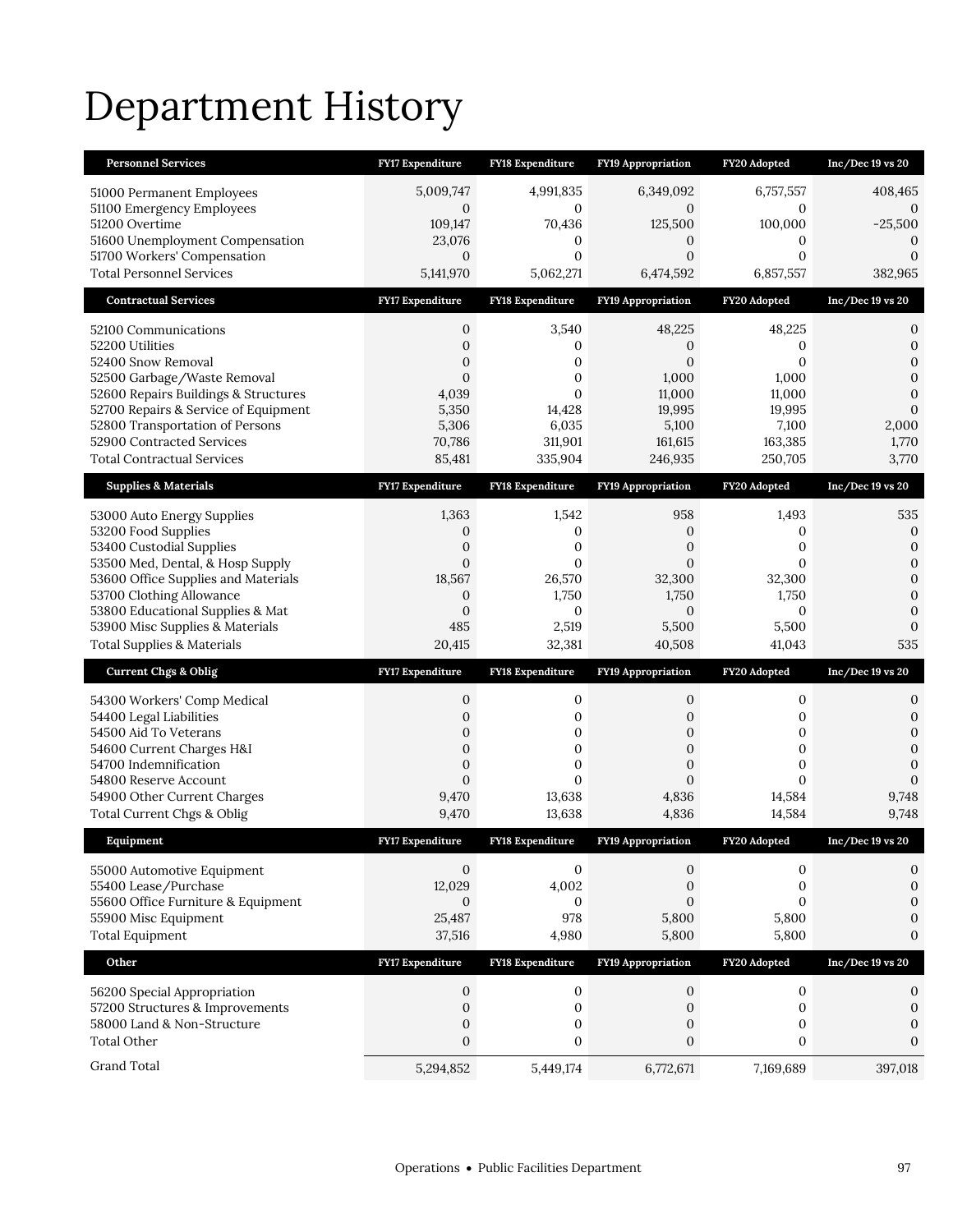## Department Personnel

| Title                         | Union<br>Code   | Grade | Position | <b>FY20 Salary</b> | Title                   | Union<br>Code   | Grade           | Position | <b>FY20 Salary</b> |
|-------------------------------|-----------------|-------|----------|--------------------|-------------------------|-----------------|-----------------|----------|--------------------|
| Admin Asst                    | <b>EXM</b>      | 05    | 1.00     | 67,894             | Data Proc Sys Analyst I | SE <sub>1</sub> | 07              | 1.00     | 66,342             |
| Admin Asst                    | SU <sub>4</sub> | 15    | 4.00     | 266,301            | Director                | <b>CDH</b>      | NG              | 1.00     | 140,769            |
| Admin Asst                    | SU <sub>4</sub> | 16    | 1.00     | 76,093             | Exec Asst               | <b>EXM</b>      | 25              | 1.00     | 98,376             |
| Admin Officer                 | SE <sub>1</sub> | 04    | 1.00     | 63,668             | Procurement/AP Manager  | SE <sub>1</sub> | 08              | 1.00     | 108,232            |
| Architectural Designer (PCM)  | SE <sub>1</sub> | 08    | 1.00     | 108,232            | Assistant(PMDConst&Rp)  | SE <sub>1</sub> | 04              | 1.00     | 75,277             |
| Asst Director                 | <b>EXM</b>      | 11    | 7.00     | 871,079            | Project Manager         | SE <sub>1</sub> | 08              | 10.00    | 997,997            |
| Chief of Staff (Inter Govern) | <b>EXM</b>      | 12    | 1.00     | 134,467            | Project Manager II      | SE <sub>1</sub> | 09              | 7.00     | 716,877            |
| Clerk of Works II             | SE <sub>1</sub> | 07    | 19.00    | 1,767,567          | Schools Program Manager | <b>EXM</b>      | 09              | 1.00     | 93,174             |
| Contract Manager              | SU <sub>4</sub> | 18    | 1.00     | 92,463             | Sr Adm Analyst          | SE <sub>1</sub> | 06              | 1.00     | 90,122             |
| Contracts Administrator       | SU <sub>4</sub> | 17    | 1.00     | 80,156             | Sr Project Manager      | SE <sub>1</sub> | 10 <sup>2</sup> | 6.00     | 716,516            |
|                               |                 |       |          |                    | Sr Review Architect     | SE <sub>1</sub> | 10 <sup>2</sup> | 2.00     | 213,517            |
|                               |                 |       |          |                    | Total                   |                 |                 | 69       | 6,845,119          |
|                               |                 |       |          |                    | Adjustments             |                 |                 |          |                    |
|                               |                 |       |          |                    | Differential Payments   |                 |                 |          | $\mathbf{0}$       |
|                               |                 |       |          |                    | Other                   |                 |                 |          | 71,900             |

**FY20 Total Request 6,757,558**

Chargebacks 0 Salary Savings -159,461<br>FY20 Total Request 6,757,558